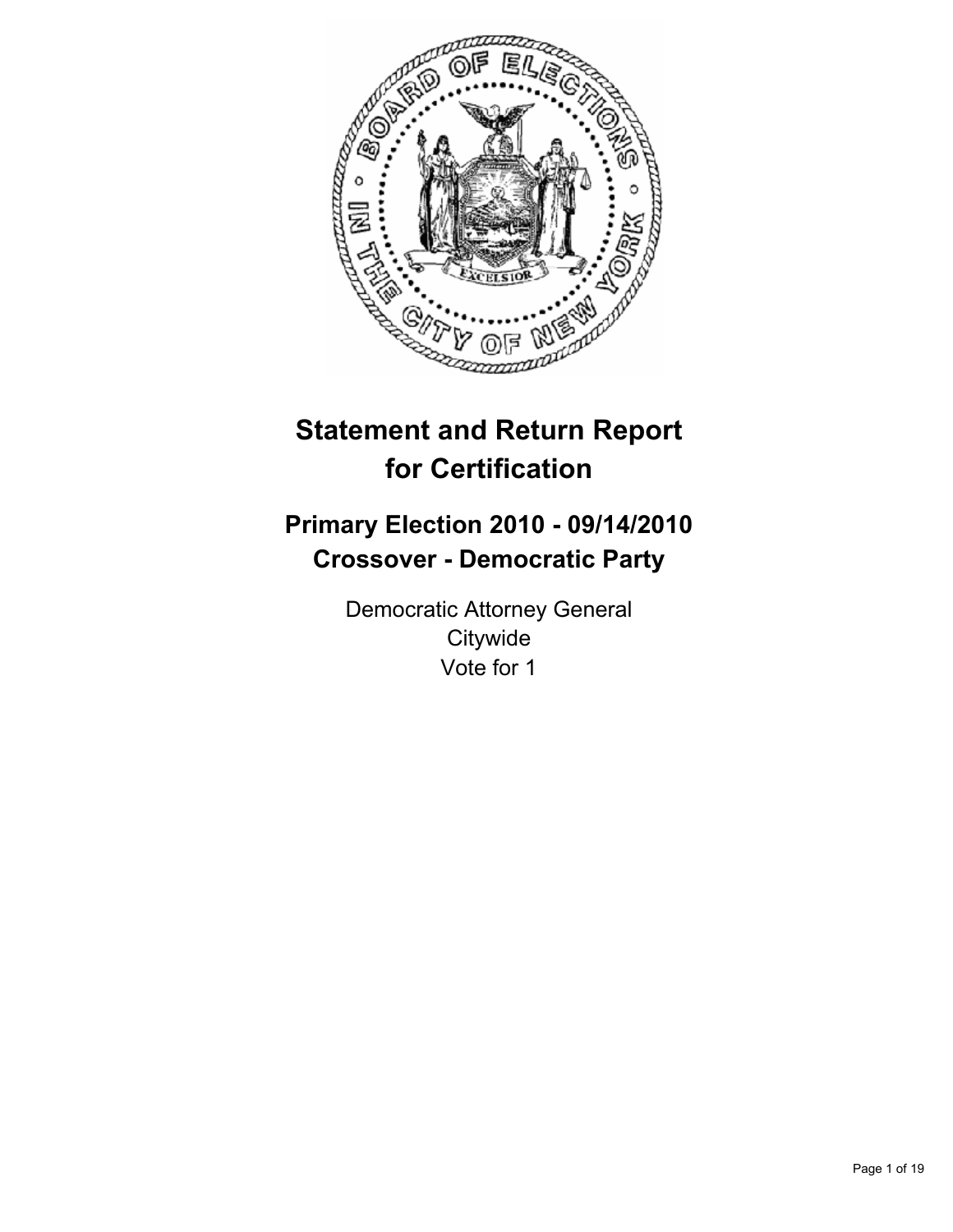

## **New York County**

| PUBLIC COUNTER                    | 114,445      |
|-----------------------------------|--------------|
| <b>EMERGENCY</b>                  | 136          |
| ABSENTEE/MILITARY                 | 2,586        |
| <b>AFFIDAVIT</b>                  | 1,628        |
| RICHARD L BRODSKY                 | 6,022        |
| <b>SEAN COFFEY</b>                | 8,996        |
| ERIC R DINALLO                    | 8,878        |
| KATHLEEN M RICE                   | 22,973       |
| ERIC T SCHNEIDERMAN               | 64,081       |
| A. COUMO (WRITE-IN)               | 1            |
| A. CUMO (WRITE-IN)                | 1            |
| AARTEA GUITERREZ (WRITE-IN)       | 1            |
| ADAM CLAYTON POWELL IV (WRITE-IN) | 1            |
| ADRIAN ESPALLAT (WRITE-IN)        | 2            |
| ADRIANO (WRITE-IN)                | 1            |
| ADRIANO ESPALLAT (WRITE-IN)       | $\mathbf 1$  |
| ADRINO ESPAILAT (WRITE-IN)        | 1            |
| ALBERT SHARPTON (WRITE-IN)        | 1            |
| ALEXANDER YU (WRITE-IN)           | 1            |
| ALTON MADDOX (WRITE-IN)           | 2            |
| ANDREW CUMO (WRITE-IN)            | 1            |
| ANDREW CUOMO (WRITE-IN)           | 7            |
| ANTONIO DIAZ (WRITE-IN)           | 1            |
| <b>B GOLDWATER (WRITE-IN)</b>     | 1            |
| <b>BASIL A SMIKLE (WRITE-IN)</b>  | 1            |
| BILL DI BUIS (WRITE-IN)           | 1            |
| BILL HOHANS (WRITE-IN)            | 1            |
| BILL PERKIN (WRITE-IN)            | $\mathbf 1$  |
| <b>BLACK PARTY (WRITE-IN)</b>     | 1            |
| <b>BOBBY KELIN (WRITE-IN)</b>     | 1            |
| CARL MCALL (WRITE-IN)             | 1            |
| CATHERINE GRAD ESQ (WRITE-IN)     | 1            |
| CHANCE NALNEY (WRITE-IN)          | 1            |
| CHARLES BARRON (WRITE-IN)         | 1            |
| CHARLES DERITY (WRITE-IN)         | 1            |
| CHARLES RAMOS (WRITE-IN)          | 1            |
| CHARLES SEELE (WRITE-IN)          | 1            |
| CHELSEA HANDLER (WRITE-IN)        | 1            |
| CHIEF WAZZEM (WRITE-IN)           | 1            |
| CHRISTINE QUINN (WRITE-IN)        | 1            |
| COUMO (WRITE-IN)                  | 2            |
| <b>CUOMO (WRITE-IN)</b>           | 6            |
| CYRUS VINCE (WRITE-IN)            | $\mathbf 1$  |
| DAN ARSHECK (WRITE-IN)            | 1            |
| DANIEL DOLGIN (WRITE-IN)          | $\mathbf{1}$ |
| DANIEL GARODNICK (WRITE-IN)       | $\mathbf{1}$ |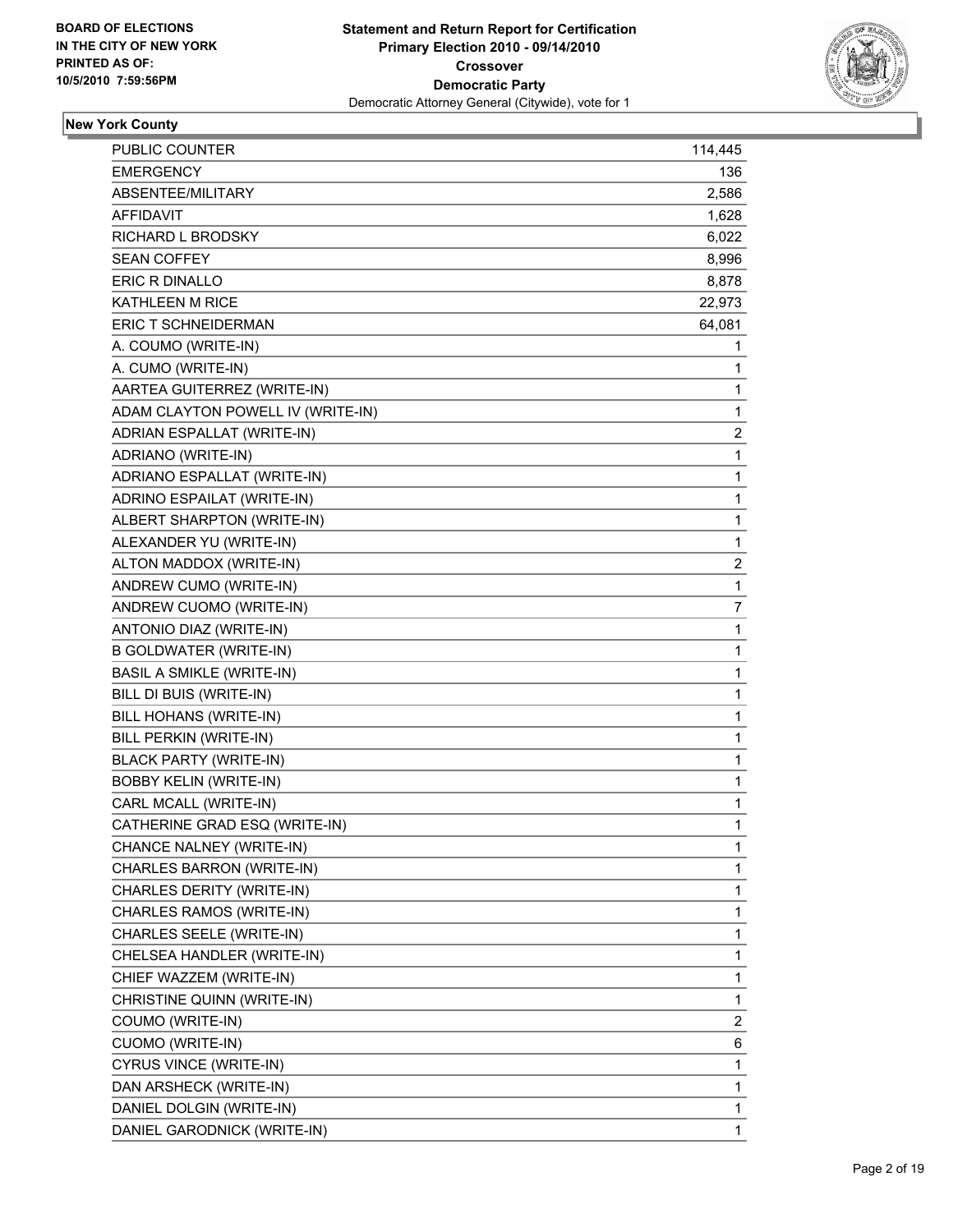

## **New York County**

| 2            |
|--------------|
| 1            |
| 1            |
| 1            |
| 1            |
| 1            |
| $\mathbf{2}$ |
| 1            |
| 1            |
| 1            |
| 1            |
| 1            |
| 1            |
| 1            |
| 1            |
| 1            |
| 1            |
| 1            |
| 1            |
| 1            |
| 1            |
| 1            |
| 1            |
| 1            |
| 1            |
| 1            |
| 1            |
| 1            |
| 1            |
| $\mathbf{2}$ |
| $\mathbf{2}$ |
| $\mathbf{1}$ |
| 1            |
| 1            |
| 1            |
| 2            |
| 1            |
| 1            |
| 1            |
|              |
| 1            |
| 1            |
| 1            |
| 1            |
| 1            |
| 1            |
|              |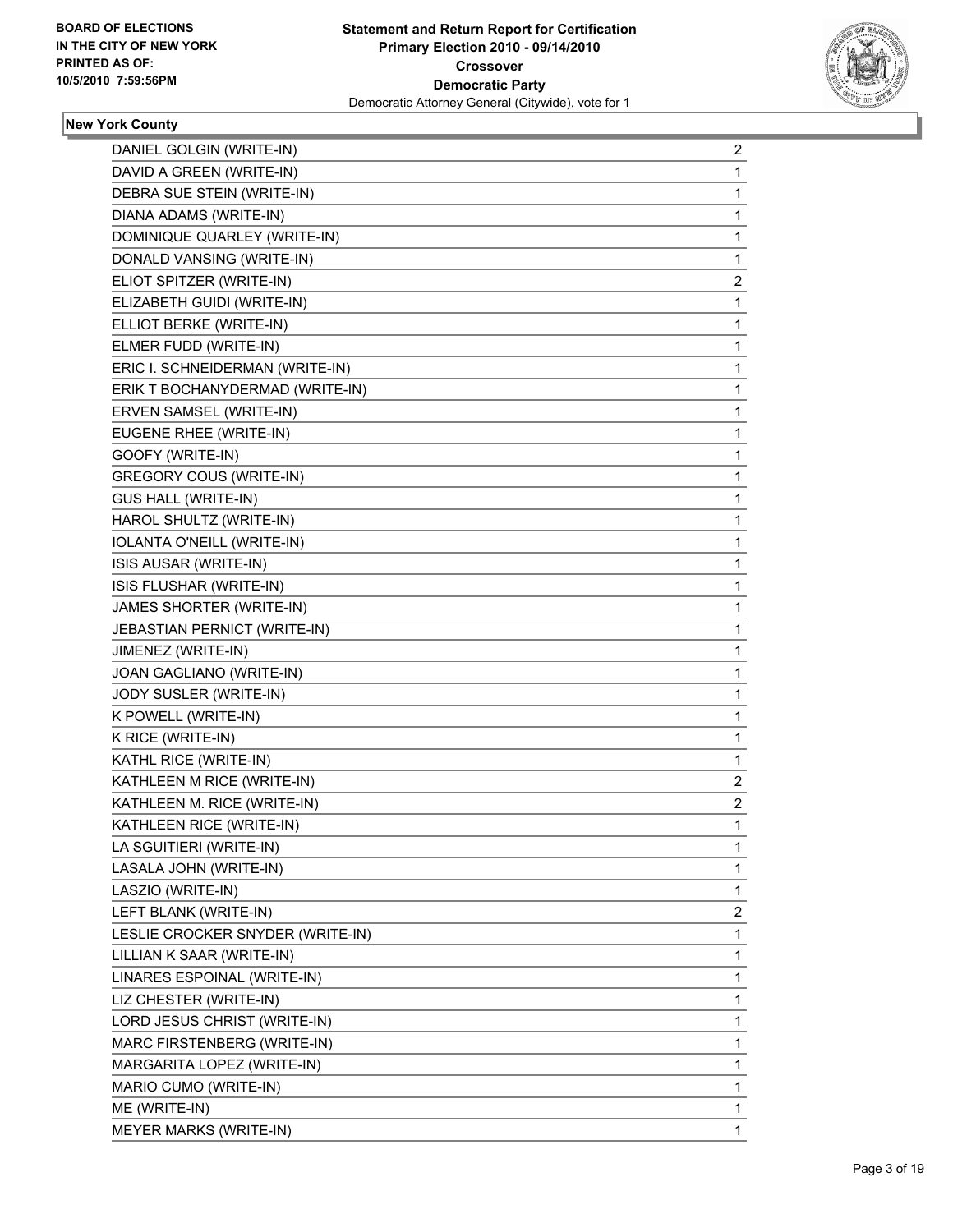

## **New York County**

| MICKEY MOUSE (WRITE-IN)        | $\overline{\mathbf{c}}$ |
|--------------------------------|-------------------------|
| MITCH EPNEL (WRITE-IN)         | 1                       |
| MONUEL PEDROJA (WRITE-IN)      | 1                       |
| N/A (WRITE-IN)                 | 1                       |
| NEIL BAHEMANN (WRITE-IN)       | 1                       |
| NEIL BAHNEMAN (WRITE-IN)       | 1                       |
| <b>NELSN DENIS (WRITE-IN)</b>  | $\mathbf 1$             |
| NO LAWYERS (WRITE-IN)          | 1                       |
| NO NAME (WRITE-IN)             | 261                     |
| NONE (WRITE-IN)                | 3                       |
| NONE OF THE ABOVE (WRITE-IN)   | 2                       |
| NORMAN SIEGEL (WRITE-IN)       | 1                       |
| OLIVENCIA NELSON (WRITE-IN)    | 1                       |
| PALADERO (WRITE-IN)            | 1                       |
| RAIN RUFFIN (WRITE-IN)         | 2                       |
| RAMON JIMENEZ (WRITE-IN)       | 6                       |
| RAMON JIMENEZ, ESQ. (WRITE-IN) | 1                       |
| RAMON JIMINEZ (WRITE-IN)       | 3                       |
| REIN RUFFAN (WRITE-IN)         | 2                       |
| REV WALKER (WRITE-IN)          | 1                       |
| RICHARD BRODSKY (WRITE-IN)     | 1                       |
| RICK LAZIO (WRITE-IN)          | 1                       |
| ROMME JIMINIE (WRITE-IN)       | 1                       |
| RON A. MILLER (WRITE-IN)       | 1                       |
| RON KUBY (WRITE-IN)            | 1                       |
| RUDY GIULINNI (WRITE-IN)       | 1                       |
| RUDY GULIANI (WRITE-IN)        | 1                       |
| S A (WRITE-IN)                 | $\mathbf 1$             |
| SEAN COFFEY (WRITE-IN)         | 2                       |
| SEAN COFFREY (WRITE-IN)        | 1                       |
| TYRONE JACKSON (WRITE-IN)      | 1                       |
| WENDY C BUTLER (WRITE-IN)      | 1                       |
| WENDY C. BUTLER (WRITE-IN)     | 1                       |
| <b>Total Votes</b>             | 111,359                 |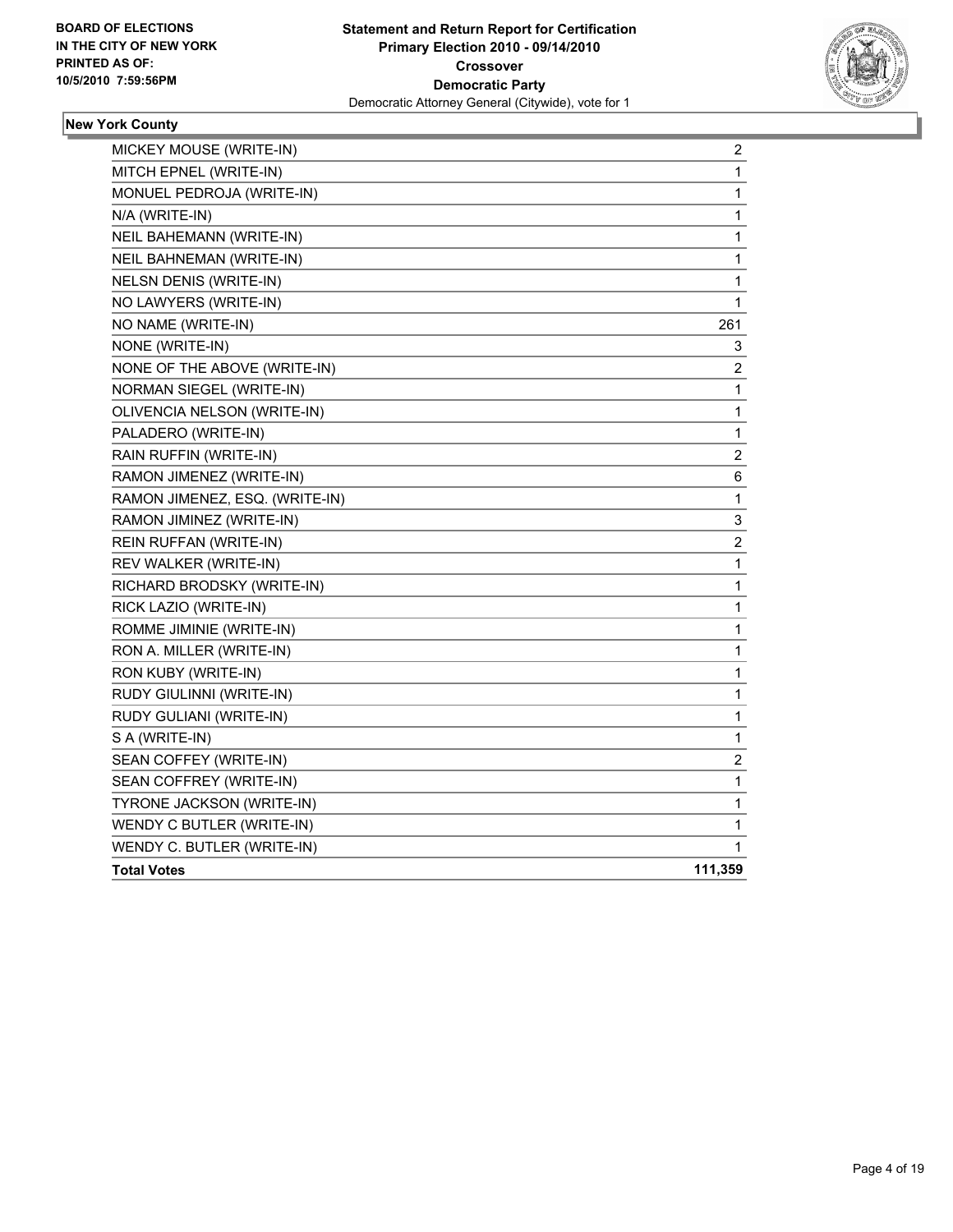

## **Bronx County**

| <b>PUBLIC COUNTER</b>        | 52,128 |
|------------------------------|--------|
| <b>EMERGENCY</b>             | 97     |
| ABSENTEE/MILITARY            | 1,396  |
| AFFIDAVIT                    | 731    |
| RICHARD L BRODSKY            | 4,375  |
| <b>SEAN COFFEY</b>           | 6,246  |
| ERIC R DINALLO               | 5,274  |
| KATHLEEN M RICE              | 12,623 |
| <b>ERIC T SCHNEIDERMAN</b>   | 18,732 |
| A CUOMO (WRITE-IN)           | 1      |
| ANDREW CUOMO (WRITE-IN)      | 2      |
| ANTHONY COUOMO (WRITE-IN)    | 1      |
| ATTORNEY GENERAL (WRITE-IN)  | 1      |
| <b>BLASIO (WRITE-IN)</b>     | 1      |
| C BARRON (WRITE-IN)          | 2      |
| CARMEN JIMENEZ (WRITE-IN)    | 1      |
| CHUCK SULMAN (WRITE-IN)      | 1      |
| COSEPH DIOBUICH (WRITE-IN)   | 1      |
| CUAMO (WRITE-IN)             | 1      |
| CYNTHIA COX (WRITE-IN)       | 2      |
| DAPHANE (WRITE-IN)           | 1      |
| DAVID LEVITT (WRITE-IN)      | 1      |
| DONOVAN (WRITE-IN)           | 1      |
| ED NIZZA (WRITE-IN)          | 1      |
| ELLIOT SPITZEL (WRITE-IN)    | 1      |
| ELLIOT SPITZER (WRITE-IN)    | 2      |
| ERIC RJINA (WRITE-IN)        | 1      |
| ERIC STEVENSON (WRITE-IN)    | 1      |
| ERIC T. SCHNIEDE (WRITE-IN)  | 1      |
| ESPAILLAT ADRIANO (WRITE-IN) | 1      |
| EVONNE (WRITE-IN)            | 1      |
| HECTOR RAMEREZ (WRITE-IN)    | 1      |
| HECTOR RAMIREZ (WRITE-IN)    | 1      |
| ISMC SASSON (WRITE-IN)       | 1      |
| J KLIEN (WRITE-IN)           | 1      |
| J. DONOVAN (WRITE-IN)        | 1      |
| J. GUSTAVO RIVERA (WRITE-IN) | 2      |
| JOEL NOBISCO (WRITE-IN)      | 1      |
| LAZIO (WRITE-IN)             | 1      |
| LUIS SELPUDA (WRITE-IN)      | 1      |
| MARK EBEY (WRITE-IN)         | 1      |
| MARK LEVINE (WRITE-IN)       | 1      |
| ME (WRITE-IN)                | 1      |
| PALLIDINO (WRITE-IN)         | 1      |
| PEDRO E (WRITE-IN)           | 1      |
| PETER PARKER (WRITE-IN)      | 1      |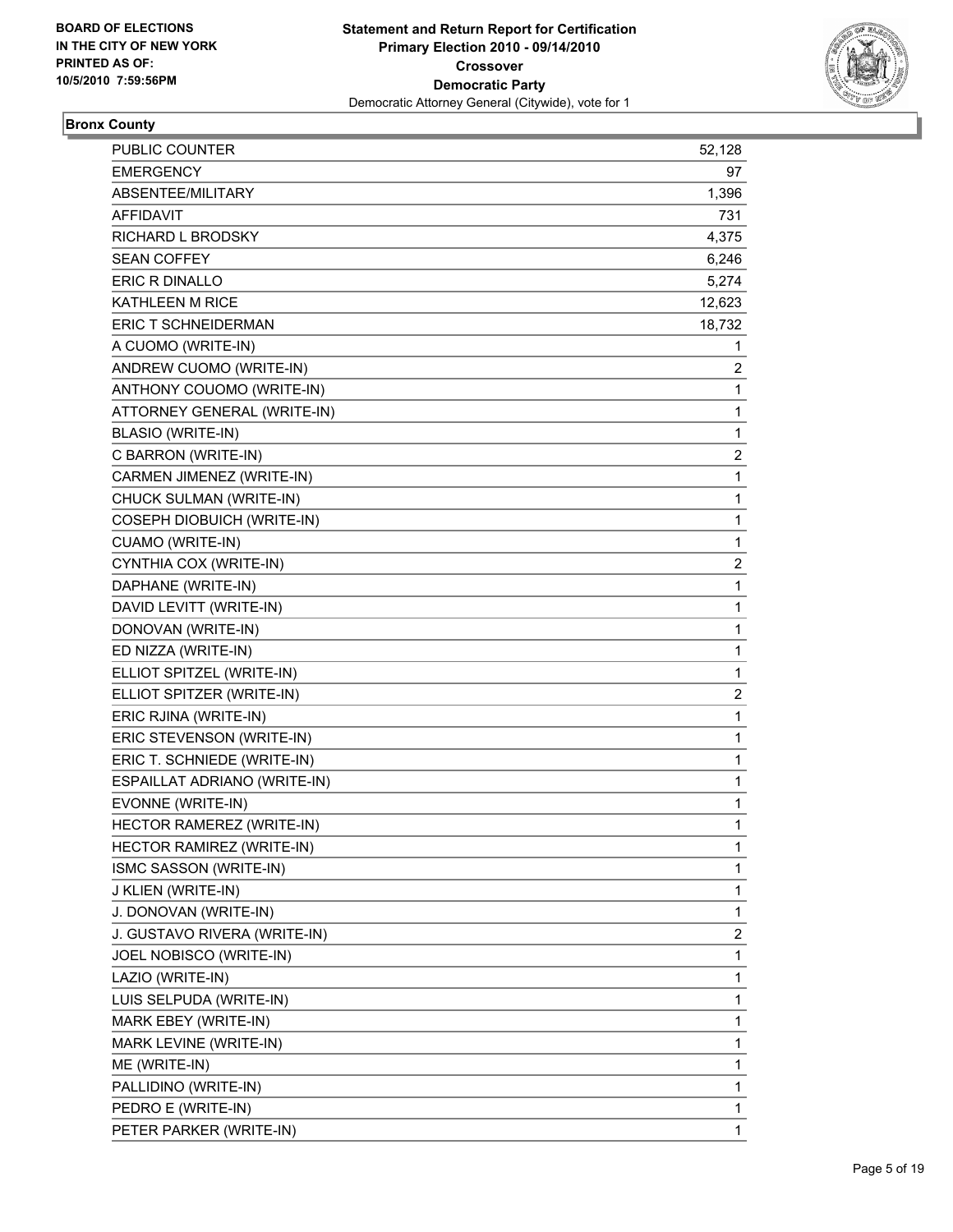

## **Bronx County**

| POOKY PARKER (WRITE-IN)     |        |
|-----------------------------|--------|
| R. JIMENEZ (WRITE-IN)       |        |
| RACHEL MADDOW (WRITE-IN)    | 1      |
| RAMON JIMENEZ (WRITE-IN)    | 5      |
| RAMON JUMENEZ (WRITE-IN)    | 1      |
| RANGLE (WRITE-IN)           | 1      |
| RAY KELLY (WRITE-IN)        | 1      |
| REX WESTON (WRITE-IN)       | 1      |
| RICHARD B (WRITE-IN)        | 1      |
| RICHARD PRYOR (WRITE-IN)    | 1      |
| RIVERA (WRITE-IN)           | 1      |
| RUBEN DIAZ (WRITE-IN)       | 1      |
| RUBEN DIAZ JR (WRITE-IN)    |        |
| SAMUEL MENASHE (WRITE-IN)   |        |
| TALBERT WEEKS (WRITE-IN)    |        |
| UNDECIDED (WRITE-IN)        | 1      |
| VI J (WRITE-IN)             | 1      |
| YOMAR PORTALATIN (WRITE-IN) | 2      |
| <b>Total Votes</b>          | 47,315 |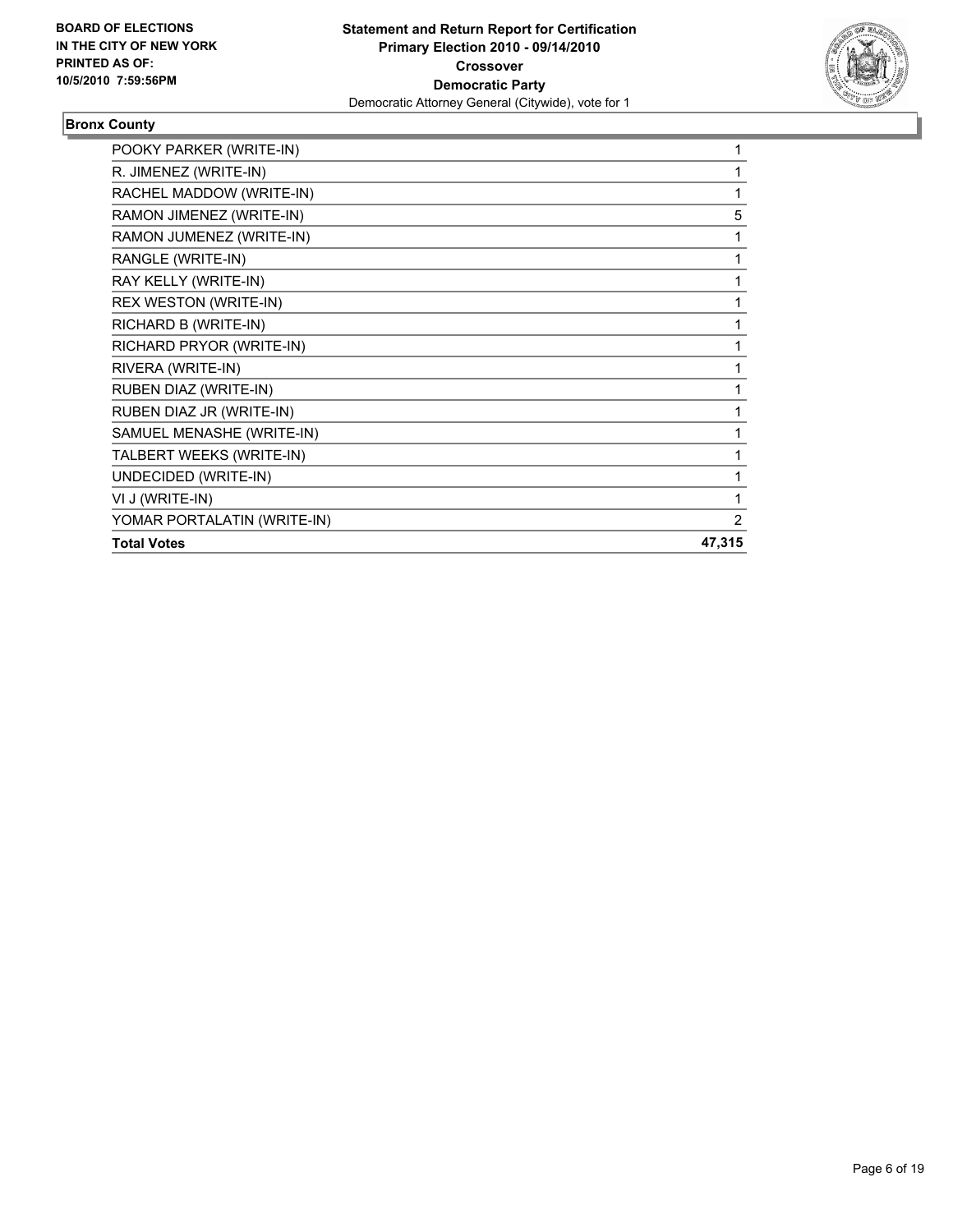

## **Kings County**

| <b>PUBLIC COUNTER</b>             | 98,752       |
|-----------------------------------|--------------|
| <b>EMERGENCY</b>                  | 389          |
| ABSENTEE/MILITARY                 | 2,833        |
| <b>AFFIDAVIT</b>                  | 1,098        |
| <b>RICHARD L BRODSKY</b>          | 10,031       |
| <b>SEAN COFFEY</b>                | 12,461       |
| ERIC R DINALLO                    | 7,718        |
| <b>KATHLEEN M RICE</b>            | 25,148       |
| ERIC T SCHNEIDERMAN               | 41,266       |
| ABDEL DJEMIL (WRITE-IN)           | 3            |
| ADAMS CUOMO (WRITE-IN)            | 1            |
| AL SHARPTON (WRITE-IN)            | 1            |
| ALAN STEWART (WRITE-IN)           | 1            |
| ALTON MADOOX (WRITE-IN)           | 1            |
| AMY GOODMAN (WRITE-IN)            | 1            |
| AMY SNARF (WRITE-IN)              | $\mathbf{1}$ |
| ANDREW COUMO (WRITE-IN)           | 1            |
| ANDREW CUOMO (WRITE-IN)           | 3            |
| ANN COULTER (WRITE-IN)            | 1            |
| <b>BASY PRICE (WRITE-IN)</b>      | 1            |
| BILL CLINTON (WRITE-IN)           | 1            |
| BRIDNAY BRENNAN (WRITE-IN)        | 1            |
| CARLOS OPLACK (WRITE-IN)          | 1            |
| CHARLES KLEIN (WRITE-IN)          | 1            |
| CHERYL A KNIGHT (WRITE-IN)        | 1            |
| COMO (WRITE-IN)                   | 1            |
| DAN DONOVAN (WRITE-IN)            | 1            |
| DIANA SANTINO (WRITE-IN)          | 1            |
| ED TOWNS (WRITE-IN)               | 1            |
| ELIOT SPITZER (WRITE-IN)          | 1            |
| EMMANUEL CHARLES (WRITE-IN)       | 1            |
| ERIC T BALOEIR (WRITE-IN)         | 1            |
| ERIC T. SNALIMON (WRITE-IN)       | 1            |
| GEOFF GOLDSTEIN (WRITE-IN)        | 1            |
| <b>GEORGE PATAKI (WRITE-IN)</b>   | 1            |
| GLORIA RUSSO (WRITE-IN)           | 1            |
| <b>GUSTAVOR RIVERA (WRITE-IN)</b> | 1            |
| HENAR SPITZER (WRITE-IN)          | 1            |
| J.P. BASIO (WRITE-IN)             | 1            |
| JACK KUNKET (WRITE-IN)            | 1            |
| JEFFERSON SMITH (WRITE-IN)        | 2            |
| JOHN SAMPSON (WRITE-IN)           | 1            |
| JOSEPH CARRENO (WRITE-IN)         | 1            |
| JOSEPH PASCARELLA (WRITE-IN)      | 1            |
| JOSHUA R HOLT (WRITE-IN)          | 1            |
| KEVIN MCRALL (WRITE-IN)           | 1            |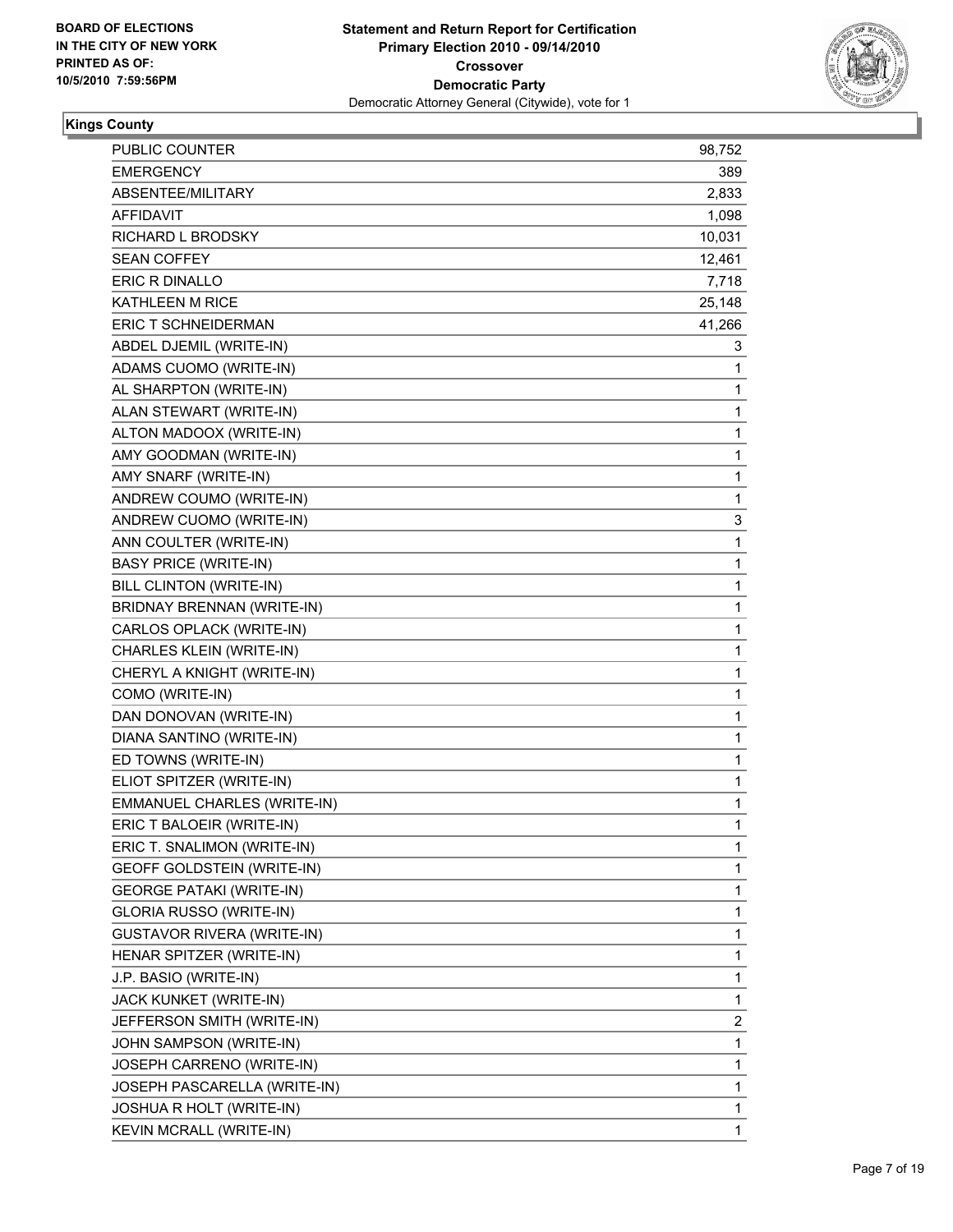

## **Kings County**

| <b>Total Votes</b>             | 96,714 |
|--------------------------------|--------|
| YVETTE CLARK (WRITE-IN)        | 1      |
| YIMN (WRITE-IN)                | 1      |
| WO LI CHEN (WRITE-IN)          | 1      |
| TOM O'CONNOR (WRITE-IN)        | 1      |
| TIMOTHY BUTLER (WRITE-IN)      | 1      |
| STEWART B. MILSTEIN (WRITE-IN) | 1      |
| STEPHON ROBINSON (WRITE-IN)    | 1      |
| STACEY ROBINSON (WRITE-IN)     | 1      |
| SONA M UKVAB (WRITE-IN)        | 1      |
| SEAN MCCURMICK (WRITE-IN)      | 1      |
| SEAN CLARKE (WRITE-IN)         | 1      |
| SARAH NEWMAN (WRITE-IN)        | 2      |
| SAMUEL REINHALD (WRITE-IN)     | 1      |
| RUDOLPH GUILINNI (WRITE-IN)    | 1      |
| RUCH LIMBAUGH (WRITE-IN)       | 1      |
| RONALD SMITH (WRITE-IN)        | 1      |
| RON PAUL (WRITE-IN)            | 1      |
| ROMAN JIMENEZ (WRITE-IN)       | 2      |
| RICHARD BRODSKY (WRITE-IN)     | 1      |
| RAMONA JIMENEZ (WRITE-IN)      | 1      |
| RAMON JEMINEZ (WRITE-IN)       | 1      |
| RAJESI BOSE (WRITE-IN)         | 1      |
| NORMANS BANTOS (WRITE-IN)      | 1      |
| NOAH DEAR (WRITE-IN)           | 2      |
| MORAL (WRITE-IN)               | 6      |
| MITCHELL REGENBOGEN (WRITE-IN) | 2      |
| MIKE GIANATIS (WRITE-IN)       | 1      |
| MICHELLE ADOPLE (WRITE-IN)     | 1      |
| MENDY WITTAN (WRITE-IN)        | 1      |
| MENDY WEITMAN (WRITE-IN)       | 1      |
| MARTY GOLDEN (WRITE-IN)        | 1      |
| MARK POLLARD (WRITE-IN)        | 1      |
| MARK GREENE (WRITE-IN)         | 1      |
| MARK GREEN (WRITE-IN)          | 1      |
| MARK DREW (WRITE-IN)           | 1      |
| MARISA MCCORMICK (WRITE-IN)    | 1      |
| MARIO CUOMO (WRITE-IN)         | 1      |
| MALCOLM X (WRITE-IN)           | 1      |
| LET GUTMAN (WRITE-IN)          | 1      |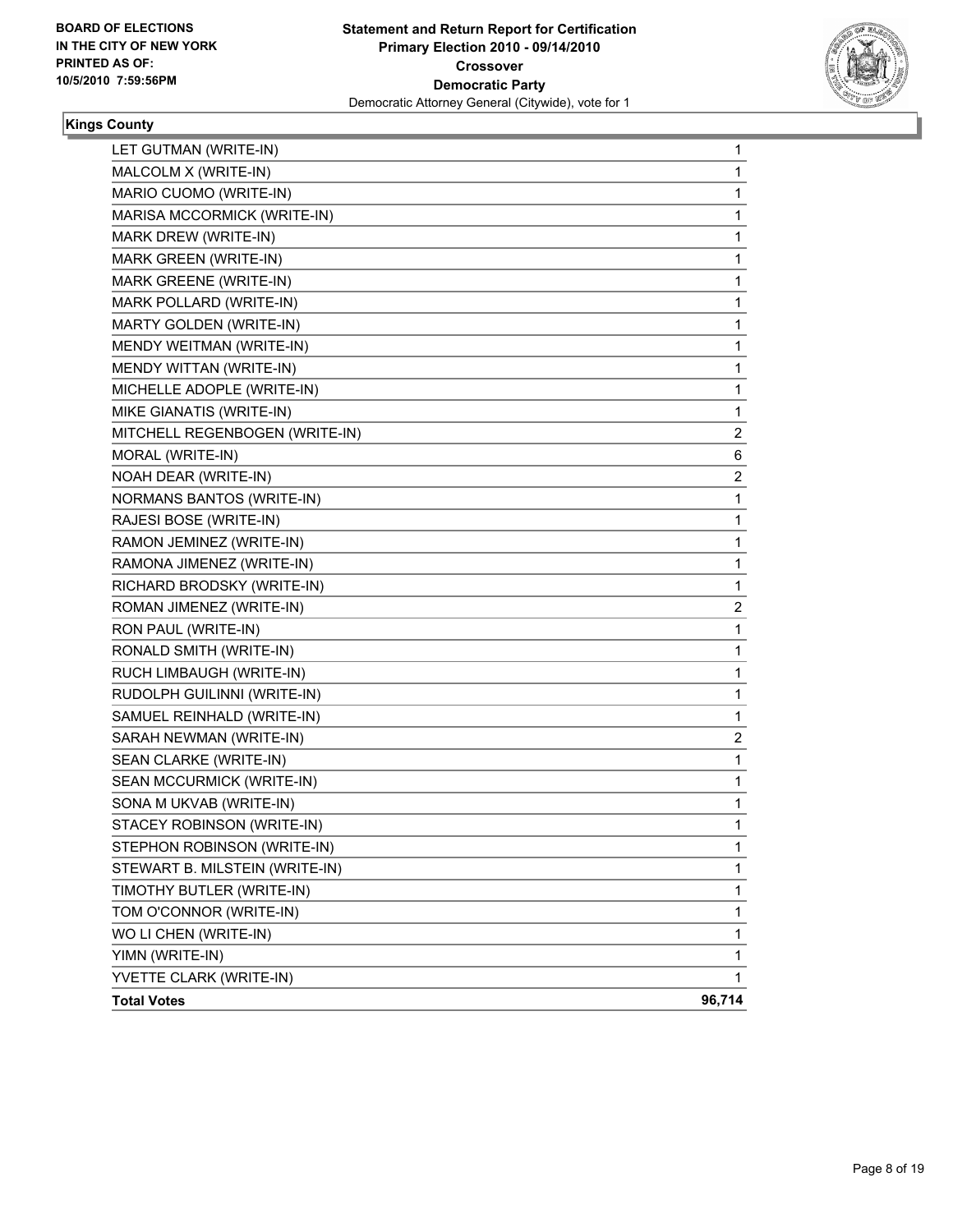

#### **Queens County**

| <b>PUBLIC COUNTER</b>             | 81,734                  |
|-----------------------------------|-------------------------|
| <b>EMERGENCY</b>                  | 140                     |
| ABSENTEE/MILITARY                 | 3,283                   |
| AFFIDAVIT                         | 543                     |
| RICHARD L BRODSKY                 | 6,963                   |
| <b>SEAN COFFEY</b>                | 10,810                  |
| ERIC R DINALLO                    | 7,345                   |
| <b>KATHLEEN M RICE</b>            | 25,747                  |
| ERIC T SCHNEIDERMAN               | 27,617                  |
| ADABA (WRITE-IN)                  | 1                       |
| ALFRED E NEWMAN (WRITE-IN)        | 1                       |
| ALTAN MADDOX (WRITE-IN)           | 1                       |
| ALTON MADDOX (WRITE-IN)           | 1                       |
| ANDREW COMO (WRITE-IN)            | 1                       |
| ANDREW CUOMO (WRITE-IN)           | 11                      |
| BAILEY (WRITE-IN)                 | 1                       |
| BARBARA CLARK (WRITE-IN)          | 1                       |
| BILL TOMBA (WRITE-IN)             | 1                       |
| BRYAN PU FOLKES (WRITE-IN)        | 1                       |
| CARL PERSON (WRITE-IN)            | 2                       |
| CHARLES BARRON (WRITE-IN)         | 3                       |
| CHRISTINE MARIE LUIS (WRITE-IN)   | $\mathbf{1}$            |
| <b>CUOMO (WRITE-IN)</b>           | 4                       |
| DAFFY DUCK (WRITE-IN)             | 1                       |
| DAN DONOVAN (WRITE-IN)            | 1                       |
| DOLORES GREENBERG (WRITE-IN)      | 1                       |
| DREW RAMPERSAUD (WRITE-IN)        | 2                       |
| ED WENDELL (WRITE-IN)             | 1                       |
| ELLIOT SPITZER (WRITE-IN)         | 2                       |
| FIDEL CASTRO (WRITE-IN)           | 1                       |
| FRANCISCO MOYA (WRITE-IN)         | $\overline{\mathbf{c}}$ |
| <b>GLORIA (WRITE-IN)</b>          | 1                       |
| GOOFY (WRITE-IN)                  | 1                       |
| GREGORY FINGER (WRITE-IN)         | 1                       |
| GUNG ACHEZ-MAN (WRITE-IN)         | 1                       |
| GUY NOVAK (WRITE-IN)              | 1                       |
| HIRAM MONSERRATE (WRITE-IN)       | 7                       |
| ISAAC SASSON (WRITE-IN)           | 1                       |
| JAHEIM (WRITE-IN)                 | 1                       |
| JAMES TRAFRANT (WRITE-IN)         | 1                       |
| JIMMY FRELA PATT (WRITE-IN)       | 1                       |
| JOHN JAY (WRITE-IN)               | 1                       |
| JONATHAN KIMMEL (WRITE-IN)        | 1                       |
| JOSE PUEBLO (WRITE-IN)            | 1                       |
| JOSEPH MARTHONE (WRITE-IN)        | 1                       |
| JUDGE CARMEN VELASQUEZ (WRITE-IN) | 1                       |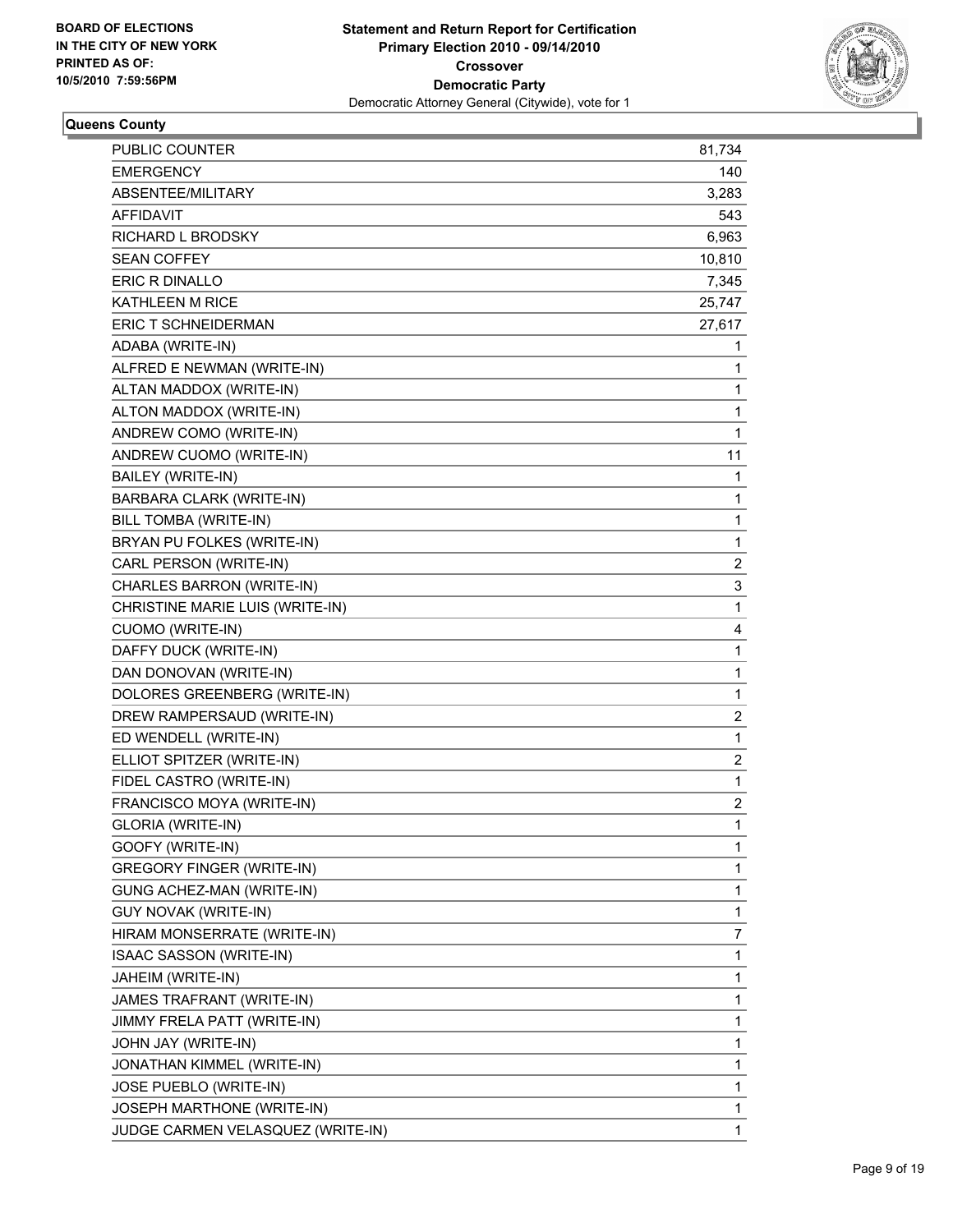

#### **Queens County**

| THOMAS DE FRANK (WRITE-IN)    | 1                       |
|-------------------------------|-------------------------|
| TERENCE PARK (WRITE-IN)       | 2                       |
| STACEY ABIBY (WRITE-IN)       | 1                       |
| SJ JUNG (WRITE-IN)            | 1                       |
| SHIRLEY HUNTLEY (WRITE-IN)    | $\overline{\mathbf{c}}$ |
| SEAN DE BIASE (WRITE-IN)      | 1                       |
| SARAH PALIN (WRITE-IN)        | 1                       |
| RUSHMA (WRITE-IN)             | 1                       |
| ROMEO COLEMAN (WRITE-IN)      | 1                       |
| RICHARD LAZIO (WRITE-IN)      | 1                       |
| RICHARD COBDEN (WRITE-IN)     | 1                       |
| RICH BRODS (WRITE-IN)         | 1                       |
| RICE KACHLERA (WRITE-IN)      | 1                       |
| RAMON JIMMINEZ (WRITE-IN)     | 1                       |
| RAMON JIMENEZ (WRITE-IN)      | 1                       |
| PETER CHONG (WRITE-IN)        | 1                       |
| PATTERSON (WRITE-IN)          | 1                       |
| NICHOLAS J MIGLINO (WRITE-IN) | 1                       |
| MR. MORALITY (WRITE-IN)       | 4                       |
| MOYA FRANAID (WRITE-IN)       | 1                       |
| MOYA (WRITE-IN)               | 1                       |
| MONSERRATE (WRITE-IN)         | 2                       |
| MICKEY MOUSE (WRITE-IN)       | 4                       |
| MARY SMITH (WRITE-IN)         | 1                       |
| MARTSUMERY SUMMA (WRITE-IN)   | 1                       |
| MARTHON (WRITE-IN)            | 1                       |
| MARK KOVACH (WRITE-IN)        | 1                       |
| MARCO PAZ (WRITE-IN)          | 1                       |
| M. MILLER (WRITE-IN)          | 2                       |
| LYNN NUNES (WRITE-IN)         | 1                       |
| LUIS E GALEANO (WRITE-IN)     | 1                       |
| LOMO (WRITE-IN)               | 1                       |
| LOCEID (WRITE-IN)             | 1                       |
| LAZIO, BLAKEMAN (WRITE-IN)    | 1                       |
| LAURENCE BERGER (WRITE-IN)    | 1                       |
| JULIE PEREZ (WRITE-IN)        | 1                       |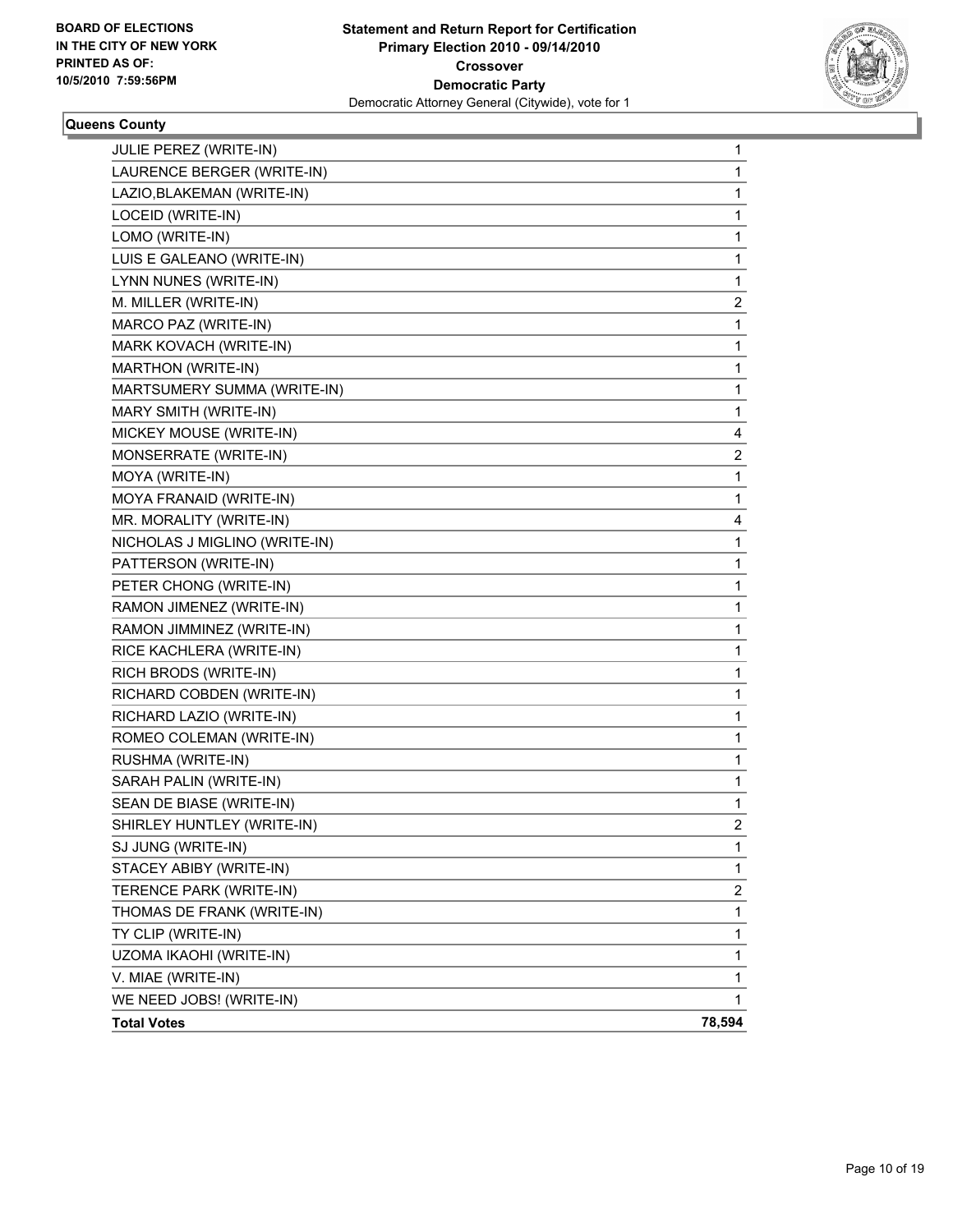

## **Richmond County**

| <b>PUBLIC COUNTER</b>          | 9,829 |
|--------------------------------|-------|
| <b>EMERGENCY</b>               | 0     |
| ABSENTEE/MILITARY              | 820   |
| <b>AFFIDAVIT</b>               | 48    |
| <b>RICHARD L BRODSKY</b>       | 775   |
| <b>SEAN COFFEY</b>             | 1,503 |
| ERIC R DINALLO                 | 1,152 |
| <b>KATHLEEN M RICE</b>         | 3,423 |
| ERIC T SCHNEIDERMAN            | 2,521 |
| A. LENZA (WRITE-IN)            | 1     |
| ALICE PUNZONE (WRITE-IN)       | 1     |
| ANDREW KOMO (WRITE-IN)         | 1     |
| ANTONIO BAPTISE (WRITE-IN)     | 1     |
| <b>BOB DYLAN (WRITE-IN)</b>    | 1     |
| CHURCK SHEMEN (WRITE-IN)       | 1     |
| DAN DONAVAN (WRITE-IN)         | 1     |
| DAVID PATTERSON (WRITE-IN)     | 1     |
| DORA THE EXPLORER (WRITE-IN)   | 1     |
| <b>GLENN BECK (WRITE-IN)</b>   | 2     |
| <b>GOD ALMIGHTY (WRITE-IN)</b> | 1     |
| I SMOKE I VOTE (WRITE-IN)      | 1     |
| JOAN GAGLIANO (WRITE-IN)       | 1     |
| LEE WEISER (WRITE-IN)          | 1     |
| MICHAEL BUDANO (WRITE-IN)      | 1     |
| MICHAEL GRIMM (WRITE-IN)       | 1     |
| MICKEY MOUSE (WRITE-IN)        | 2     |
| MYLES GOLDERG (WRITE-IN)       | 1     |
| PETER REDPATH (WRITE-IN)       | 1     |
| RALPH NADER (WRITE-IN)         | 1     |
| ROBERT ABRAMS (WRITE-IN)       | 1     |
| VICTOR ALPIS (WRITE-IN)        | 1     |
| <b>Total Votes</b>             | 9,398 |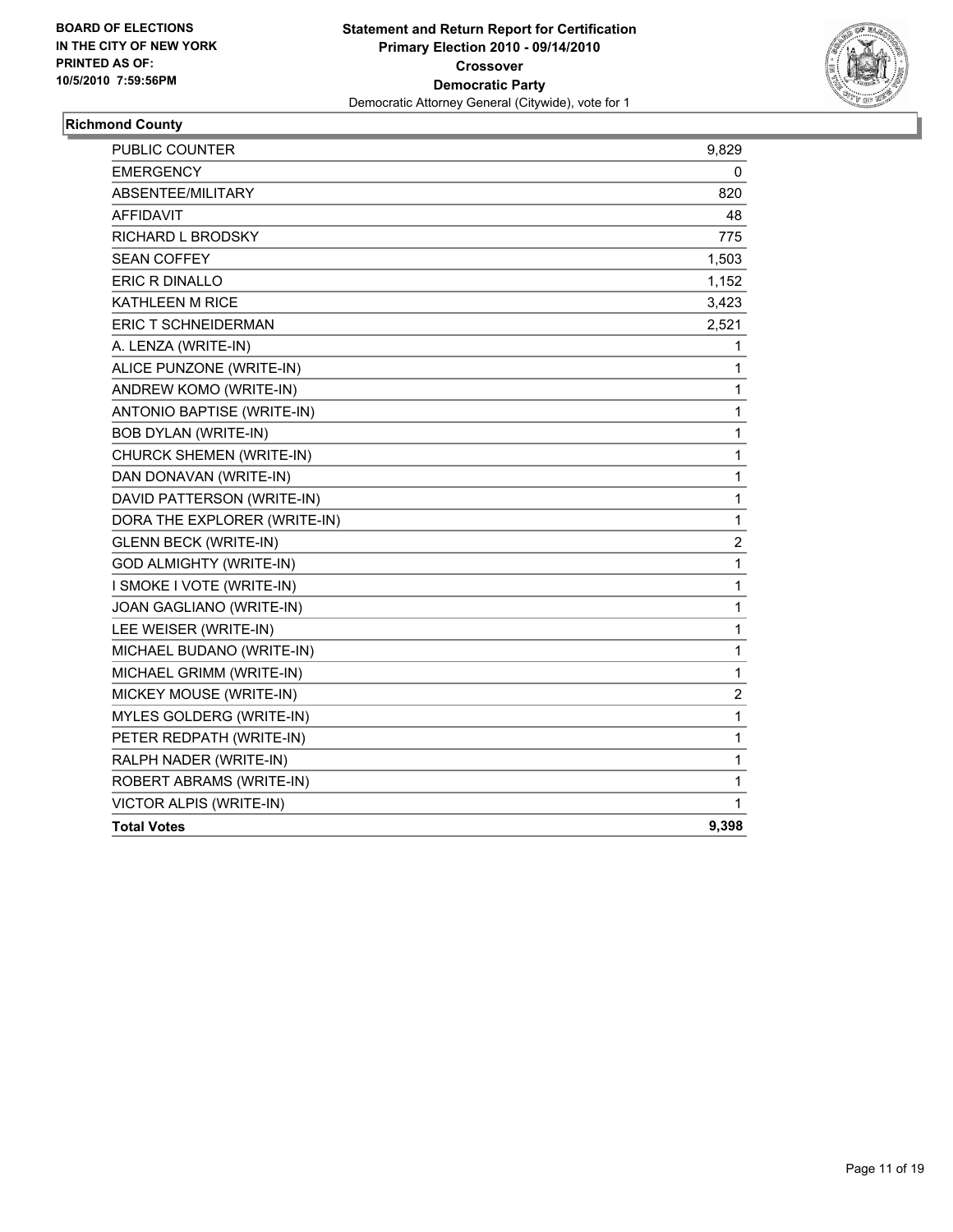

| PUBLIC COUNTER                    | 356,888        |
|-----------------------------------|----------------|
| <b>EMERGENCY</b>                  | 762            |
| ABSENTEE/MILITARY                 | 10,918         |
| AFFIDAVIT                         | 4,048          |
| RICHARD L BRODSKY                 | 28,166         |
| <b>SEAN COFFEY</b>                | 40,016         |
| ERIC R DINALLO                    | 30,367         |
| KATHLEEN M RICE                   | 89,914         |
| ERIC T SCHNEIDERMAN               | 154,217        |
| A CUOMO (WRITE-IN)                | 1              |
| A. COUMO (WRITE-IN)               | 1              |
| A. CUMO (WRITE-IN)                | 1              |
| A. LENZA (WRITE-IN)               | 1              |
| AARTEA GUITERREZ (WRITE-IN)       | 1              |
| ABDEL DJEMIL (WRITE-IN)           | 3              |
| ADABA (WRITE-IN)                  | $\mathbf 1$    |
| ADAM CLAYTON POWELL IV (WRITE-IN) | 1              |
| ADAMS CUOMO (WRITE-IN)            | $\mathbf 1$    |
| ADRIAN ESPALLAT (WRITE-IN)        | $\overline{c}$ |
| ADRIANO (WRITE-IN)                | 1              |
| ADRIANO ESPALLAT (WRITE-IN)       | 1              |
| ADRINO ESPAILAT (WRITE-IN)        | $\mathbf 1$    |
| AL SHARPTON (WRITE-IN)            | 1              |
| ALAN STEWART (WRITE-IN)           | 1              |
| ALBERT SHARPTON (WRITE-IN)        | 1              |
| ALEXANDER YU (WRITE-IN)           | 1              |
| ALFRED E NEWMAN (WRITE-IN)        | 1              |
| ALICE PUNZONE (WRITE-IN)          | $\mathbf 1$    |
| ALTAN MADDOX (WRITE-IN)           | 1              |
| ALTON MADDOX (WRITE-IN)           | 3              |
| ALTON MADOOX (WRITE-IN)           | $\mathbf 1$    |
| AMY GOODMAN (WRITE-IN)            | 1              |
| AMY SNARF (WRITE-IN)              | 1              |
| ANDREW COMO (WRITE-IN)            | 1              |
| ANDREW COUMO (WRITE-IN)           | 1              |
| ANDREW CUMO (WRITE-IN)            | 1              |
| ANDREW CUOMO (WRITE-IN)           | 23             |
| ANDREW KOMO (WRITE-IN)            | 1              |
| ANN COULTER (WRITE-IN)            | 1              |
| ANTHONY COUOMO (WRITE-IN)         | 1              |
| ANTONIO BAPTISE (WRITE-IN)        | 1              |
| ANTONIO DIAZ (WRITE-IN)           | 1              |
| ATTORNEY GENERAL (WRITE-IN)       | 1              |
| <b>B GOLDWATER (WRITE-IN)</b>     | 1              |
| BAILEY (WRITE-IN)                 | 1              |
| BARBARA CLARK (WRITE-IN)          | $\mathbf{1}$   |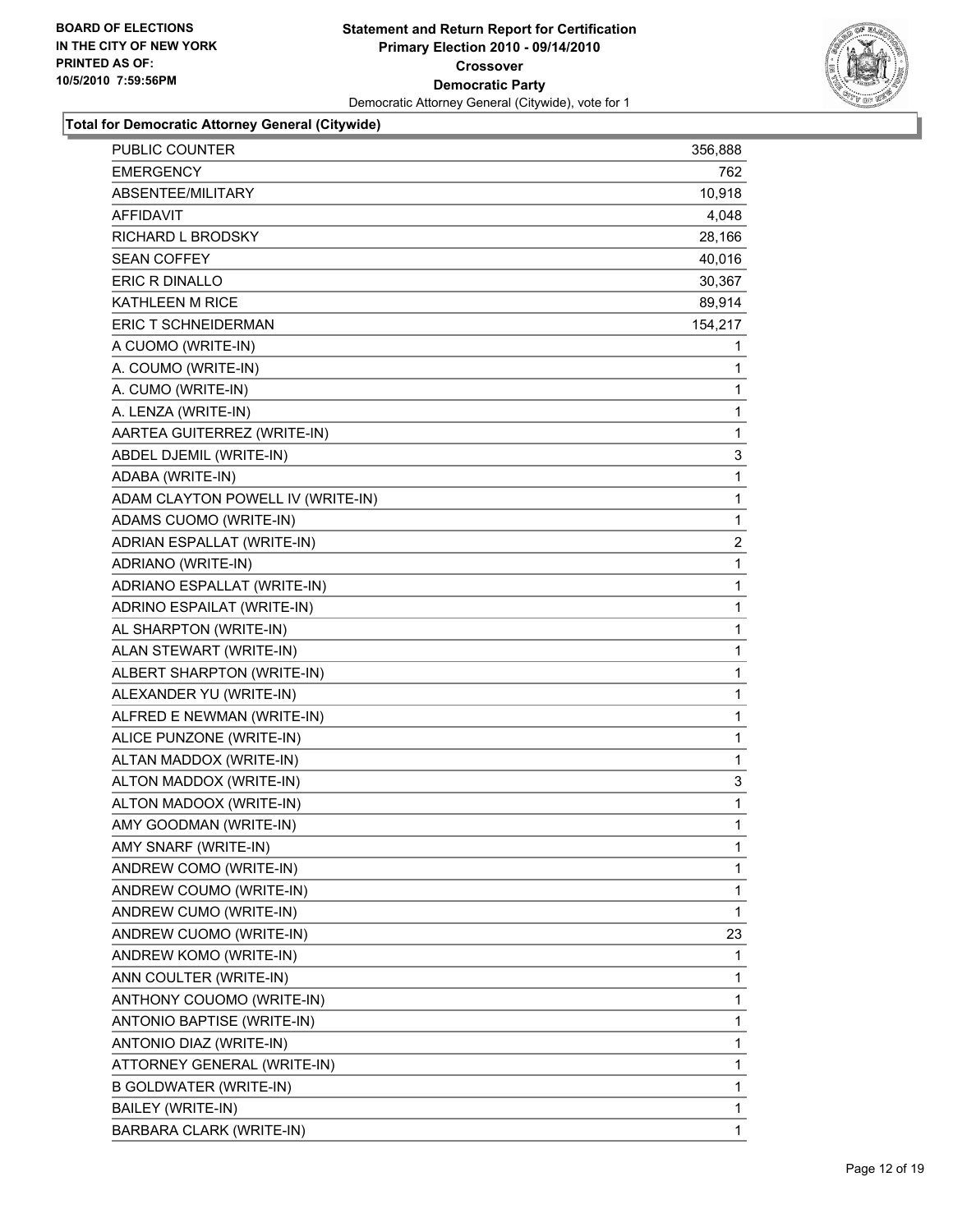

| <b>BASIL A SMIKLE (WRITE-IN)</b> | 1            |
|----------------------------------|--------------|
| <b>BASY PRICE (WRITE-IN)</b>     | 1            |
| BILL CLINTON (WRITE-IN)          | 1            |
| BILL DI BUIS (WRITE-IN)          | 1            |
| BILL HOHANS (WRITE-IN)           | 1            |
| BILL PERKIN (WRITE-IN)           | 1            |
| BILL TOMBA (WRITE-IN)            | 1            |
| <b>BLACK PARTY (WRITE-IN)</b>    | 1            |
| <b>BLASIO (WRITE-IN)</b>         | 1            |
| <b>BOB DYLAN (WRITE-IN)</b>      | 1            |
| <b>BOBBY KELIN (WRITE-IN)</b>    | 1            |
| BRIDNAY BRENNAN (WRITE-IN)       | 1            |
| BRYAN PU FOLKES (WRITE-IN)       | 1            |
| C BARRON (WRITE-IN)              | $\mathbf{2}$ |
| CARL MCALL (WRITE-IN)            | 1            |
| CARL PERSON (WRITE-IN)           | 2            |
| CARLOS OPLACK (WRITE-IN)         | 1            |
| CARMEN JIMENEZ (WRITE-IN)        | 1            |
| CATHERINE GRAD ESQ (WRITE-IN)    | 1            |
| CHANCE NALNEY (WRITE-IN)         | 1            |
| CHARLES BARRON (WRITE-IN)        | 4            |
| CHARLES DERITY (WRITE-IN)        | 1            |
| CHARLES KLEIN (WRITE-IN)         | 1            |
| CHARLES RAMOS (WRITE-IN)         | 1            |
| CHARLES SEELE (WRITE-IN)         | 1            |
| CHELSEA HANDLER (WRITE-IN)       | 1            |
| CHERYL A KNIGHT (WRITE-IN)       | 1            |
| CHIEF WAZZEM (WRITE-IN)          | 1            |
| CHRISTINE MARIE LUIS (WRITE-IN)  | 1            |
| CHRISTINE QUINN (WRITE-IN)       | 1            |
| CHUCK SULMAN (WRITE-IN)          | 1            |
| CHURCK SHEMEN (WRITE-IN)         | 1            |
| COMO (WRITE-IN)                  | 1            |
| COSEPH DIOBUICH (WRITE-IN)       | 1            |
| COUMO (WRITE-IN)                 | 2            |
| CUAMO (WRITE-IN)                 | 1            |
| <b>CUOMO (WRITE-IN)</b>          | 10           |
| CYNTHIA COX (WRITE-IN)           | 2            |
| CYRUS VINCE (WRITE-IN)           | 1            |
| DAFFY DUCK (WRITE-IN)            | 1            |
| DAN ARSHECK (WRITE-IN)           | 1            |
| DAN DONAVAN (WRITE-IN)           | 1            |
| DAN DONOVAN (WRITE-IN)           | 2            |
| DANIEL DOLGIN (WRITE-IN)         | 1            |
| DANIEL GARODNICK (WRITE-IN)      | 1            |
| DANIEL GOLGIN (WRITE-IN)         | 2            |
|                                  |              |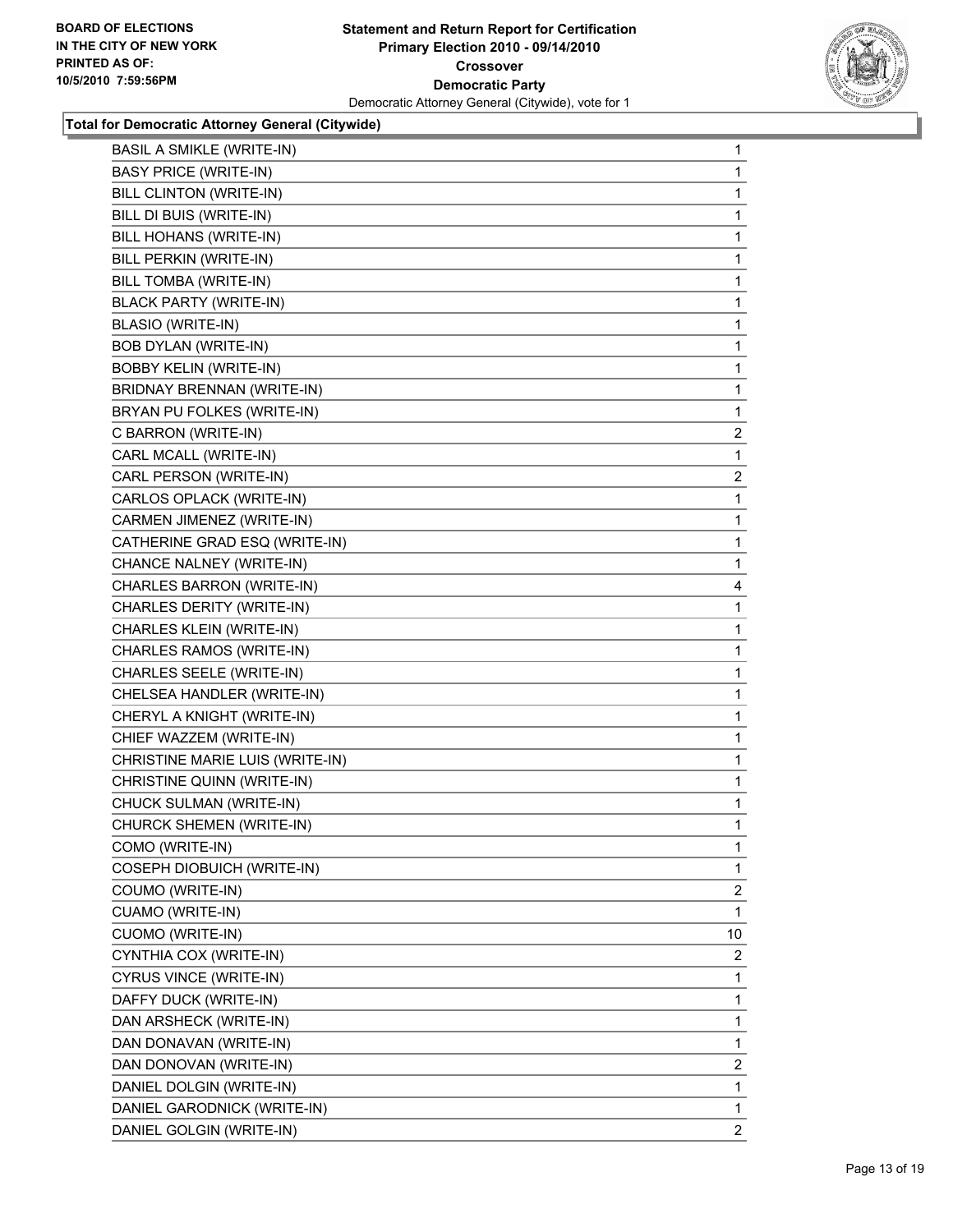

| DAPHANE (WRITE-IN)                | 1              |
|-----------------------------------|----------------|
| DAVID A GREEN (WRITE-IN)          | 1              |
| DAVID LEVITT (WRITE-IN)           | 1              |
| DAVID PATTERSON (WRITE-IN)        | 1              |
| DEBRA SUE STEIN (WRITE-IN)        | 1              |
| DIANA ADAMS (WRITE-IN)            | 1              |
| DIANA SANTINO (WRITE-IN)          | 1              |
| DOLORES GREENBERG (WRITE-IN)      | 1              |
| DOMINIQUE QUARLEY (WRITE-IN)      | 1              |
| DONALD VANSING (WRITE-IN)         | 1              |
| DONOVAN (WRITE-IN)                | 1              |
| DORA THE EXPLORER (WRITE-IN)      | 1              |
| DREW RAMPERSAUD (WRITE-IN)        | $\overline{a}$ |
| ED NIZZA (WRITE-IN)               | 1              |
| ED TOWNS (WRITE-IN)               | 1              |
| ED WENDELL (WRITE-IN)             | 1              |
| ELIOT SPITZER (WRITE-IN)          | 3              |
| ELIZABETH GUIDI (WRITE-IN)        | 1              |
| ELLIOT BERKE (WRITE-IN)           | 1              |
| ELLIOT SPITZEL (WRITE-IN)         | 1              |
| ELLIOT SPITZER (WRITE-IN)         | 4              |
| ELMER FUDD (WRITE-IN)             | 1              |
| EMMANUEL CHARLES (WRITE-IN)       | 1              |
| ERIC I. SCHNEIDERMAN (WRITE-IN)   | 1              |
| ERIC RJINA (WRITE-IN)             | 1              |
| ERIC STEVENSON (WRITE-IN)         | 1              |
| ERIC T BALOEIR (WRITE-IN)         | 1              |
| ERIC T. SCHNIEDE (WRITE-IN)       | 1              |
| ERIC T. SNALIMON (WRITE-IN)       | 1              |
| ERIK T BOCHANYDERMAD (WRITE-IN)   | 1              |
| ERVEN SAMSEL (WRITE-IN)           | 1              |
| ESPAILLAT ADRIANO (WRITE-IN)      | 1              |
| EUGENE RHEE (WRITE-IN)            | 1              |
| EVONNE (WRITE-IN)                 | 1              |
| FIDEL CASTRO (WRITE-IN)           | 1              |
| FRANCISCO MOYA (WRITE-IN)         | $\overline{2}$ |
| <b>GEOFF GOLDSTEIN (WRITE-IN)</b> | 1              |
| <b>GEORGE PATAKI (WRITE-IN)</b>   | 1              |
| <b>GLENN BECK (WRITE-IN)</b>      | $\overline{2}$ |
| <b>GLORIA (WRITE-IN)</b>          | 1              |
| GLORIA RUSSO (WRITE-IN)           | 1              |
| GOD ALMIGHTY (WRITE-IN)           | 1              |
| GOOFY (WRITE-IN)                  | 2              |
| GREGORY COUS (WRITE-IN)           | 1              |
| <b>GREGORY FINGER (WRITE-IN)</b>  | 1              |
| GUNG ACHEZ-MAN (WRITE-IN)         | 1              |
|                                   |                |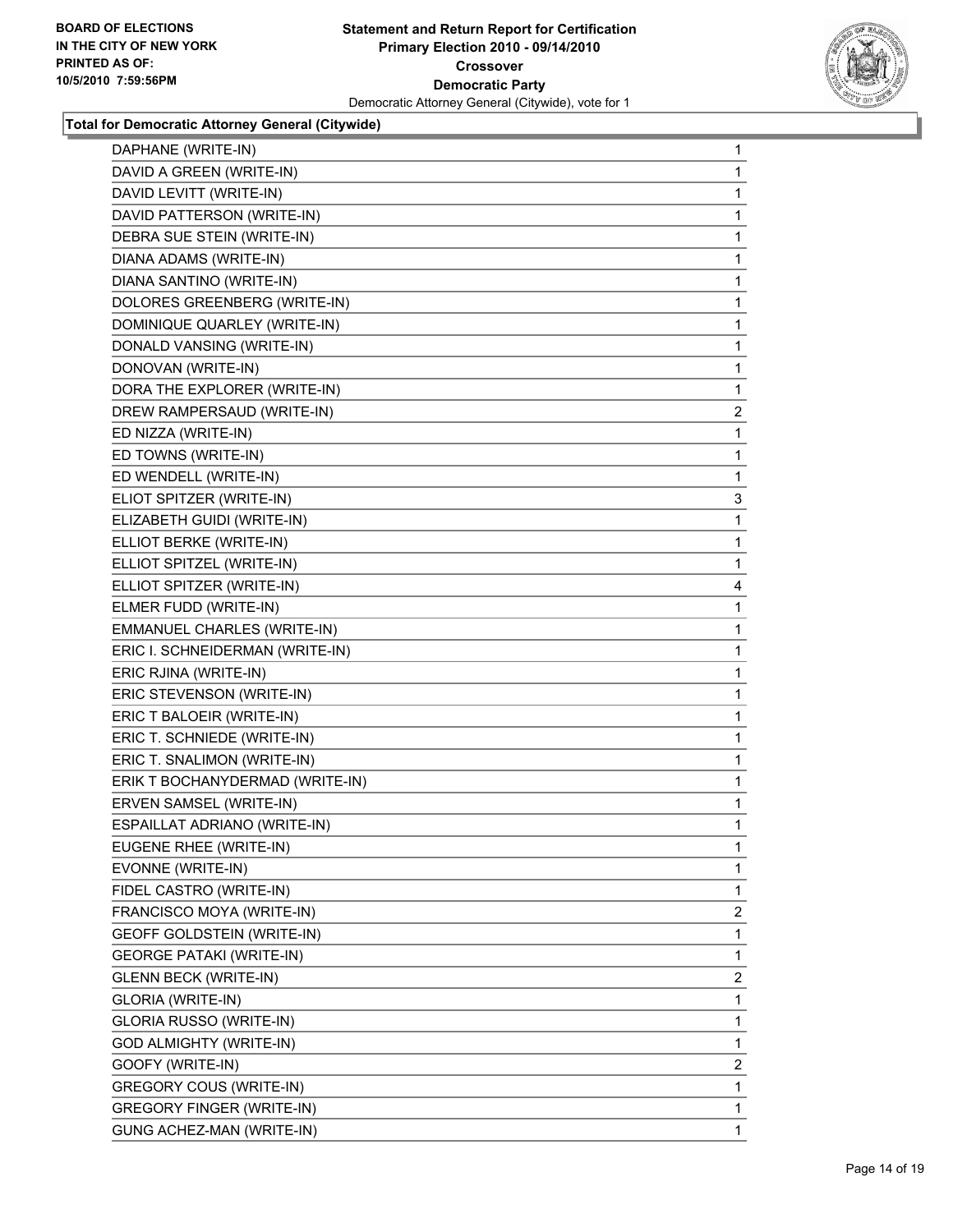

| <b>GUS HALL (WRITE-IN)</b>        | 1              |
|-----------------------------------|----------------|
| <b>GUSTAVOR RIVERA (WRITE-IN)</b> | 1              |
| <b>GUY NOVAK (WRITE-IN)</b>       | 1              |
| HAROL SHULTZ (WRITE-IN)           | 1              |
| HECTOR RAMEREZ (WRITE-IN)         | 1              |
| HECTOR RAMIREZ (WRITE-IN)         | 1              |
| HENAR SPITZER (WRITE-IN)          | 1              |
| HIRAM MONSERRATE (WRITE-IN)       | 7              |
| I SMOKE I VOTE (WRITE-IN)         | 1              |
| IOLANTA O'NEILL (WRITE-IN)        | 1              |
| ISAAC SASSON (WRITE-IN)           | 1              |
| ISIS AUSAR (WRITE-IN)             | 1              |
| ISIS FLUSHAR (WRITE-IN)           | 1              |
| ISMC SASSON (WRITE-IN)            | 1              |
| J KLIEN (WRITE-IN)                | 1              |
| J. DONOVAN (WRITE-IN)             | 1              |
| J. GUSTAVO RIVERA (WRITE-IN)      | 2              |
| J.P. BASIO (WRITE-IN)             | 1              |
| JACK KUNKET (WRITE-IN)            | 1              |
| JAHEIM (WRITE-IN)                 | 1              |
| JAMES SHORTER (WRITE-IN)          | 1              |
| JAMES TRAFRANT (WRITE-IN)         | 1              |
| JEBASTIAN PERNICT (WRITE-IN)      | 1              |
| JEFFERSON SMITH (WRITE-IN)        | 2              |
| JIMENEZ (WRITE-IN)                | 1              |
| JIMMY FRELA PATT (WRITE-IN)       | 1              |
| JOAN GAGLIANO (WRITE-IN)          | $\overline{2}$ |
| JODY SUSLER (WRITE-IN)            | 1              |
| JOEL NOBISCO (WRITE-IN)           | 1              |
| JOHN JAY (WRITE-IN)               | 1              |
| JOHN SAMPSON (WRITE-IN)           | 1              |
| JONATHAN KIMMEL (WRITE-IN)        | 1              |
| JOSE PUEBLO (WRITE-IN)            | 1              |
| JOSEPH CARRENO (WRITE-IN)         | 1              |
| JOSEPH MARTHONE (WRITE-IN)        | 1              |
| JOSEPH PASCARELLA (WRITE-IN)      | 1              |
| JOSHUA R HOLT (WRITE-IN)          | 1              |
| JUDGE CARMEN VELASQUEZ (WRITE-IN) | 1              |
| JULIE PEREZ (WRITE-IN)            | 1              |
| K POWELL (WRITE-IN)               | 1              |
| K RICE (WRITE-IN)                 | 1              |
| KATHL RICE (WRITE-IN)             | 1              |
| KATHLEEN M RICE (WRITE-IN)        | 2              |
| KATHLEEN M. RICE (WRITE-IN)       | 2              |
| KATHLEEN RICE (WRITE-IN)          | 1              |
| KEVIN MCRALL (WRITE-IN)           | $\mathbf{1}$   |
|                                   |                |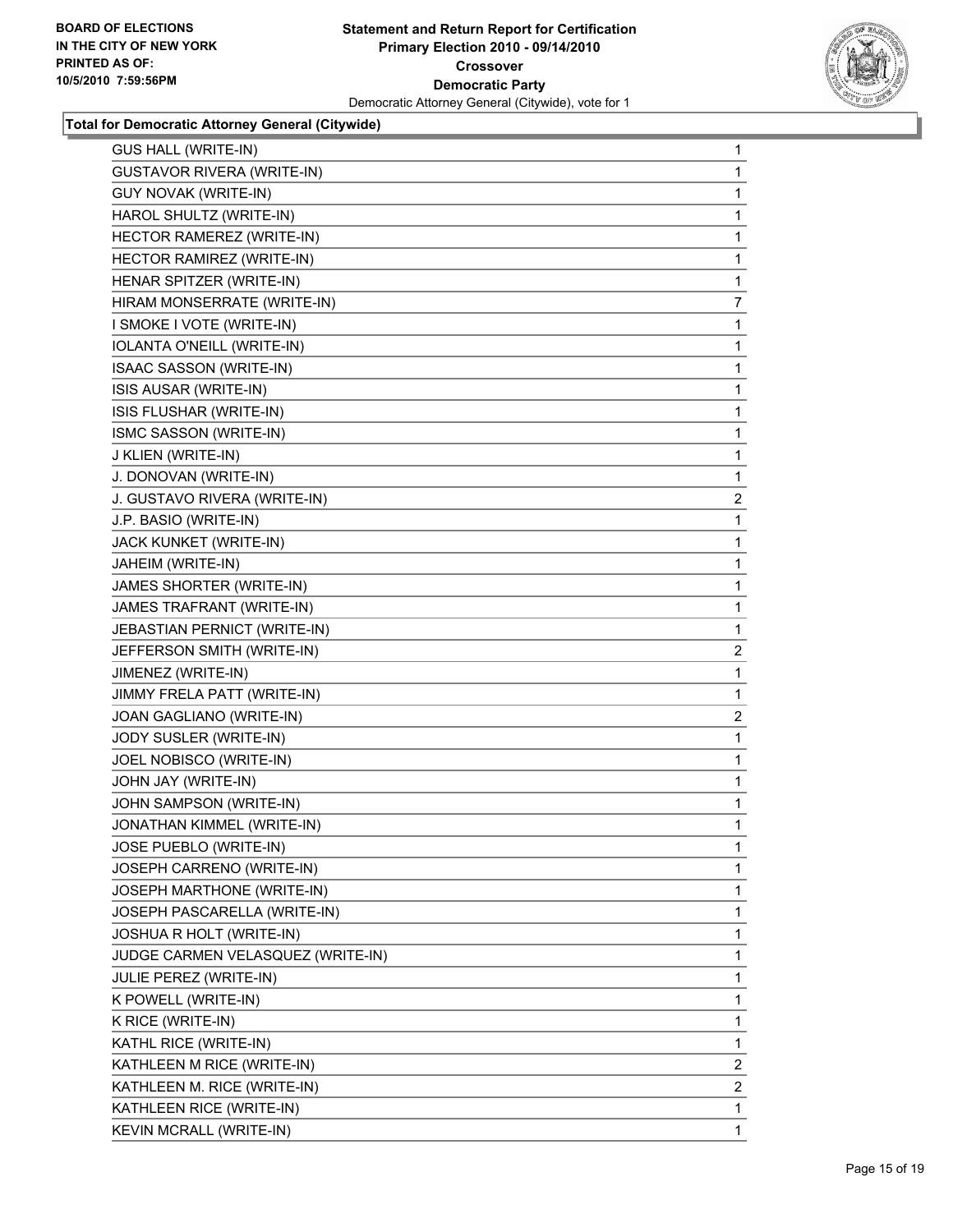

| LA SGUITIERI (WRITE-IN)          | 1            |
|----------------------------------|--------------|
| LASALA JOHN (WRITE-IN)           | 1            |
| LASZIO (WRITE-IN)                | 1            |
| LAURENCE BERGER (WRITE-IN)       | 1            |
| LAZIO (WRITE-IN)                 | 1            |
| LAZIO, BLAKEMAN (WRITE-IN)       | 1            |
| LEE WEISER (WRITE-IN)            | 1            |
| LEFT BLANK (WRITE-IN)            | $\mathbf{2}$ |
| LESLIE CROCKER SNYDER (WRITE-IN) | 1            |
| LET GUTMAN (WRITE-IN)            | 1            |
| LILLIAN K SAAR (WRITE-IN)        | 1            |
| LINARES ESPOINAL (WRITE-IN)      | 1            |
| LIZ CHESTER (WRITE-IN)           | 1            |
| LOCEID (WRITE-IN)                | 1            |
| LOMO (WRITE-IN)                  | 1            |
| LORD JESUS CHRIST (WRITE-IN)     | 1            |
| LUIS E GALEANO (WRITE-IN)        | 1            |
| LUIS SELPUDA (WRITE-IN)          | 1            |
| LYNN NUNES (WRITE-IN)            | 1            |
| M. MILLER (WRITE-IN)             | 2            |
| MALCOLM X (WRITE-IN)             | 1            |
| MARC FIRSTENBERG (WRITE-IN)      | 1            |
| MARCO PAZ (WRITE-IN)             | 1            |
| MARGARITA LOPEZ (WRITE-IN)       | 1            |
| MARIO CUMO (WRITE-IN)            | 1            |
| MARIO CUOMO (WRITE-IN)           | 1            |
| MARISA MCCORMICK (WRITE-IN)      | 1            |
| MARK DREW (WRITE-IN)             | 1            |
| MARK EBEY (WRITE-IN)             | 1            |
| MARK GREEN (WRITE-IN)            | 1            |
| MARK GREENE (WRITE-IN)           | 1            |
| MARK KOVACH (WRITE-IN)           | 1            |
| MARK LEVINE (WRITE-IN)           | 1            |
| MARK POLLARD (WRITE-IN)          | $\mathbf{1}$ |
| MARTHON (WRITE-IN)               | 1            |
| MARTSUMERY SUMMA (WRITE-IN)      | 1            |
| MARTY GOLDEN (WRITE-IN)          | 1            |
| MARY SMITH (WRITE-IN)            | 1            |
| ME (WRITE-IN)                    | 2            |
| MENDY WEITMAN (WRITE-IN)         | 1            |
| MENDY WITTAN (WRITE-IN)          | 1            |
| <b>MEYER MARKS (WRITE-IN)</b>    | 1            |
| MICHAEL BUDANO (WRITE-IN)        | 1            |
| MICHAEL GRIMM (WRITE-IN)         | 1            |
| MICHELLE ADOPLE (WRITE-IN)       | 1            |
| MICKEY MOUSE (WRITE-IN)          | 8            |
|                                  |              |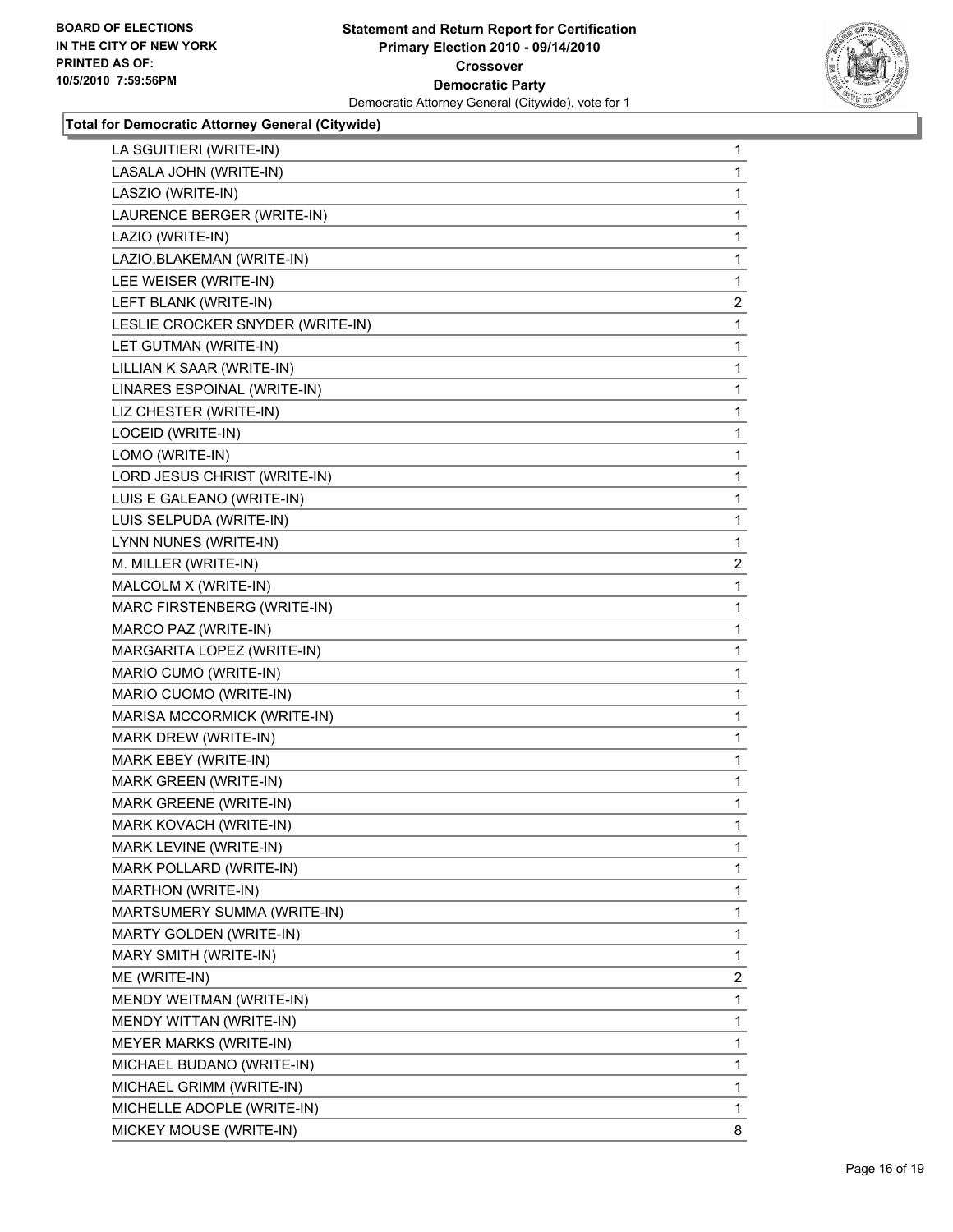

| MIKE GIANATIS (WRITE-IN)       | 1              |
|--------------------------------|----------------|
| MITCH EPNEL (WRITE-IN)         | 1              |
| MITCHELL REGENBOGEN (WRITE-IN) | 2              |
| MONSERRATE (WRITE-IN)          | $\overline{2}$ |
| MONUEL PEDROJA (WRITE-IN)      | 1              |
| MORAL (WRITE-IN)               | 6              |
| MOYA (WRITE-IN)                | 1              |
| MOYA FRANAID (WRITE-IN)        | 1              |
| MR. MORALITY (WRITE-IN)        | 4              |
| MYLES GOLDERG (WRITE-IN)       | 1              |
| N/A (WRITE-IN)                 | 1              |
| NEIL BAHEMANN (WRITE-IN)       | 1              |
| NEIL BAHNEMAN (WRITE-IN)       | 1              |
| <b>NELSN DENIS (WRITE-IN)</b>  | 1              |
| NICHOLAS J MIGLINO (WRITE-IN)  | 1              |
| NO LAWYERS (WRITE-IN)          | 1              |
| NO NAME (WRITE-IN)             | 261            |
| NOAH DEAR (WRITE-IN)           | 2              |
| NONE (WRITE-IN)                | 3              |
| NONE OF THE ABOVE (WRITE-IN)   | 2              |
| NORMAN SIEGEL (WRITE-IN)       | 1              |
| NORMANS BANTOS (WRITE-IN)      | 1              |
| OLIVENCIA NELSON (WRITE-IN)    | 1              |
| PALADERO (WRITE-IN)            | 1              |
| PALLIDINO (WRITE-IN)           | 1              |
| PATTERSON (WRITE-IN)           | 1              |
| PEDRO E (WRITE-IN)             | 1              |
| PETER CHONG (WRITE-IN)         | 1              |
| PETER PARKER (WRITE-IN)        | 1              |
| PETER REDPATH (WRITE-IN)       | 1              |
| POOKY PARKER (WRITE-IN)        | 1              |
| R. JIMENEZ (WRITE-IN)          | 1              |
| RACHEL MADDOW (WRITE-IN)       | 1              |
| RAIN RUFFIN (WRITE-IN)         | 2              |
| RAJESI BOSE (WRITE-IN)         | 1              |
| RALPH NADER (WRITE-IN)         | 1              |
| RAMON JEMINEZ (WRITE-IN)       | 1              |
| RAMON JIMENEZ (WRITE-IN)       | 12             |
| RAMON JIMENEZ, ESQ. (WRITE-IN) | 1              |
| RAMON JIMINEZ (WRITE-IN)       | 3              |
| RAMON JIMMINEZ (WRITE-IN)      | 1              |
| RAMON JUMENEZ (WRITE-IN)       | 1              |
| RAMONA JIMENEZ (WRITE-IN)      | 1              |
| RANGLE (WRITE-IN)              | 1              |
| RAY KELLY (WRITE-IN)           | 1              |
| REIN RUFFAN (WRITE-IN)         | $\mathbf{2}$   |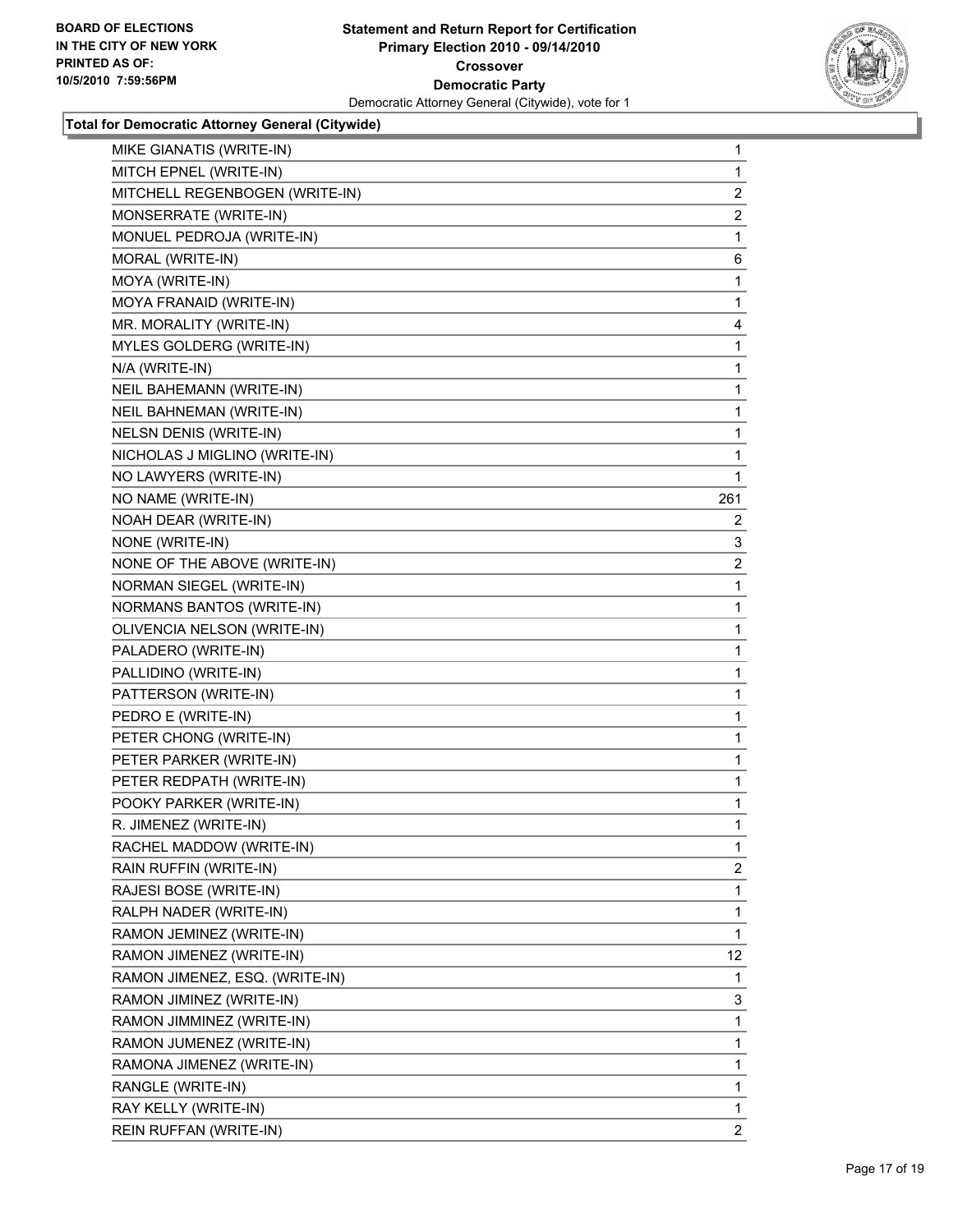

| REV WALKER (WRITE-IN)          | 1                       |
|--------------------------------|-------------------------|
| <b>REX WESTON (WRITE-IN)</b>   | 1                       |
| RICE KACHLERA (WRITE-IN)       | 1                       |
| RICH BRODS (WRITE-IN)          | 1                       |
| RICHARD B (WRITE-IN)           | 1                       |
| RICHARD BRODSKY (WRITE-IN)     | $\mathbf{2}$            |
| RICHARD COBDEN (WRITE-IN)      | 1                       |
| RICHARD LAZIO (WRITE-IN)       | 1                       |
| RICHARD PRYOR (WRITE-IN)       | 1                       |
| RICK LAZIO (WRITE-IN)          | 1                       |
| RIVERA (WRITE-IN)              | 1                       |
| ROBERT ABRAMS (WRITE-IN)       | 1                       |
| ROMAN JIMENEZ (WRITE-IN)       | 2                       |
| ROMEO COLEMAN (WRITE-IN)       | 1                       |
| ROMME JIMINIE (WRITE-IN)       | 1                       |
| RON A. MILLER (WRITE-IN)       | 1                       |
| RON KUBY (WRITE-IN)            | 1                       |
| RON PAUL (WRITE-IN)            | 1                       |
| RONALD SMITH (WRITE-IN)        | 1                       |
| RUBEN DIAZ (WRITE-IN)          | 1                       |
| RUBEN DIAZ JR (WRITE-IN)       | 1                       |
| RUCH LIMBAUGH (WRITE-IN)       | 1                       |
| RUDOLPH GUILINNI (WRITE-IN)    | 1                       |
| RUDY GIULINNI (WRITE-IN)       | 1                       |
| RUDY GULIANI (WRITE-IN)        | 1                       |
| RUSHMA (WRITE-IN)              | 1                       |
| S A (WRITE-IN)                 | 1                       |
| SAMUEL MENASHE (WRITE-IN)      | 1                       |
| SAMUEL REINHALD (WRITE-IN)     | 1                       |
| SARAH NEWMAN (WRITE-IN)        | $\mathbf{2}$            |
| SARAH PALIN (WRITE-IN)         | 1                       |
| SEAN CLARKE (WRITE-IN)         | 1                       |
| SEAN COFFEY (WRITE-IN)         | $\overline{\mathbf{c}}$ |
| SEAN COFFREY (WRITE-IN)        | 1                       |
| SEAN DE BIASE (WRITE-IN)       | 1                       |
| SEAN MCCURMICK (WRITE-IN)      | 1                       |
| SHIRLEY HUNTLEY (WRITE-IN)     | 2                       |
| SJ JUNG (WRITE-IN)             | 1                       |
| SONA M UKVAB (WRITE-IN)        | 1                       |
| STACEY ABIBY (WRITE-IN)        | 1                       |
| STACEY ROBINSON (WRITE-IN)     | 1                       |
| STEPHON ROBINSON (WRITE-IN)    | 1                       |
| STEWART B. MILSTEIN (WRITE-IN) | 1                       |
| TALBERT WEEKS (WRITE-IN)       | 1                       |
|                                |                         |
| TERENCE PARK (WRITE-IN)        | $\mathbf{2}$            |